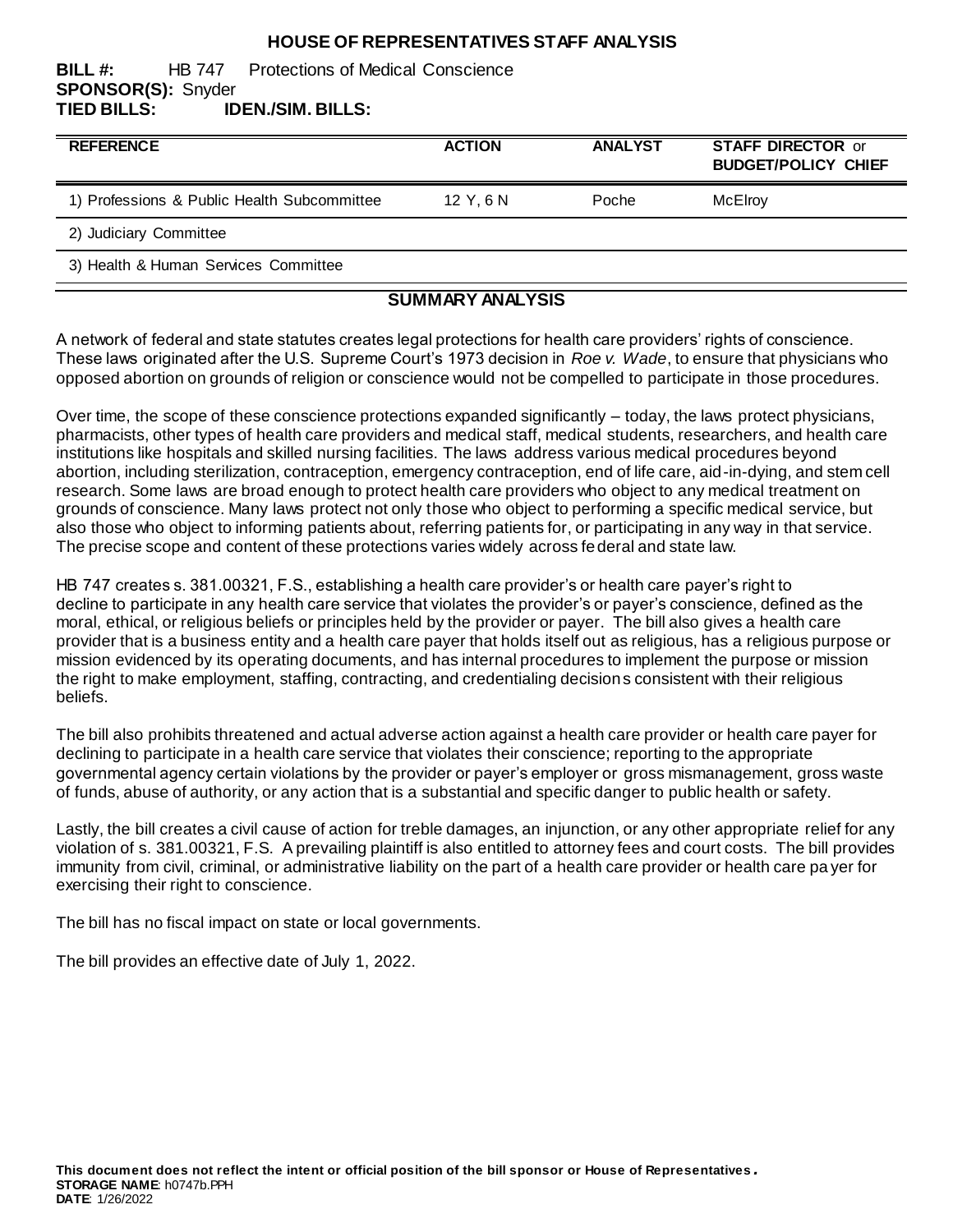#### **FULL ANALYSIS**

## **I. SUBSTANTIVE ANALYSIS**

### A. EFFECT OF PROPOSED CHANGES:

#### **Present Situation**

#### **Conscience**

Most definitions in the U.S. legal context broadly define conscience to include moral, ethical, or religious principles. Some scholars believe that the definition between religion and conscience is a distinction without a difference. Others have suggested that "the framers viewed 'free exercise of religion' and 'freedom of conscience' as virtually interchangeable concepts".<sup>1</sup> James Madison is credited with first identifying the right to conscience as fundamental and inalienable, "changing the Virginia Declaration of Rights from a mere statement of the principle of tolerance to the first official legislative pronouncement that freedom of conscience and religion are inherent rights of the individual."<sup>2</sup> Freedom of conscience is a concept that has been highly valued since the founding of the United States.<sup>3</sup>

The Health Care Right of Conscience Act<sup>4</sup> in Illinois was the first state law of its kind and is model legislation in the conscience arena. That Act defines 'conscience' as "a sincerely held set of moral convictions arising from belief in and relation to God, or which, though not so derived, arises from a place in the life of the possessor parallel to that filled by God among adherents to religious faiths."<sup>5</sup> Conscience cannot to be construed as merely one's ideas or opinions.<sup>6</sup>

## **Conscience Objections and Health Care Professional Ethics**

Health care providers with moral objections to specific health care services have an obligation to alert their colleagues and supervisors to these objections, in the interests of minimizing disruption in the delivery of care and minimizing burdens on other providers. Conscientious objection policies may specify that a professional who has invoked the right to refuse to provide a service must not interfere with the patient's ability to obtain it elsewhere. This specification recognizes that it is professionally inappropriate for health care providers who step away from services to then step between a patient and another health care provider, whether by refusing to cooperate with the transfer of a patient's care, refusing to make a referral, or making a patient feel uncomfortable or ashamed about seeking health care.

The American Medical Association issued an opinion interpreting its' Code of Medical Ethics regarding the physician exercise of conscience in the practice of medicine.<sup>7</sup> Physicians are expected to uphold the ethical norms of their profession, including fidelity to patients and respect for patient selfdetermination. Yet physicians are not defined solely by their profession. They are moral agents in their own right and, like their patients, are informed by and committed to diverse cultural, religious, and philosophical traditions and beliefs. For some physicians, their professional calling is imbued with their foundational beliefs as persons, and at times the expectation that physicians will put patients' needs and preferences first may be in tension with the need to sustain moral integrity and continuity across both personal and professional life.

**STORAGE NAME**: h0747b.PPH **PAGE: 2** <sup>7</sup> American Medical Association, *Code of Medical Ethics Opinion 1.1.7 – Physician Exercise of Conscience*, available at <https://www.ama-assn.org/delivery-care/ethics/physician-exercise-conscience>.

l <sup>1</sup> Smith, S.D., *What does religion have to do with freedom of conscience?*, University of Colorado Law Review, 76, 911-940, 912. <sup>2</sup> *Everson v. Board of Education*, 330 U.S. 1, 34 (1947).

<sup>3</sup> McConnell, M., *The Origins and Historical Understanding of Free Exercise of Religion*, 103 Harv. L. Rev. 1409 (1990).

<sup>4</sup> *745 Ill. Comp. Stat. 70/2*

<sup>5</sup> *745 Ill. Comp. Stat. 70/3(e)*

<sup>6</sup> Von Bergen, CW, and Bressler, M, *A matter of conscience: do conflicting beliefs and workplace demands constitute religious discrimination?*, Journal of Behavioral Studies in Business, 3, pgs. 113-126, 114 (April 2011).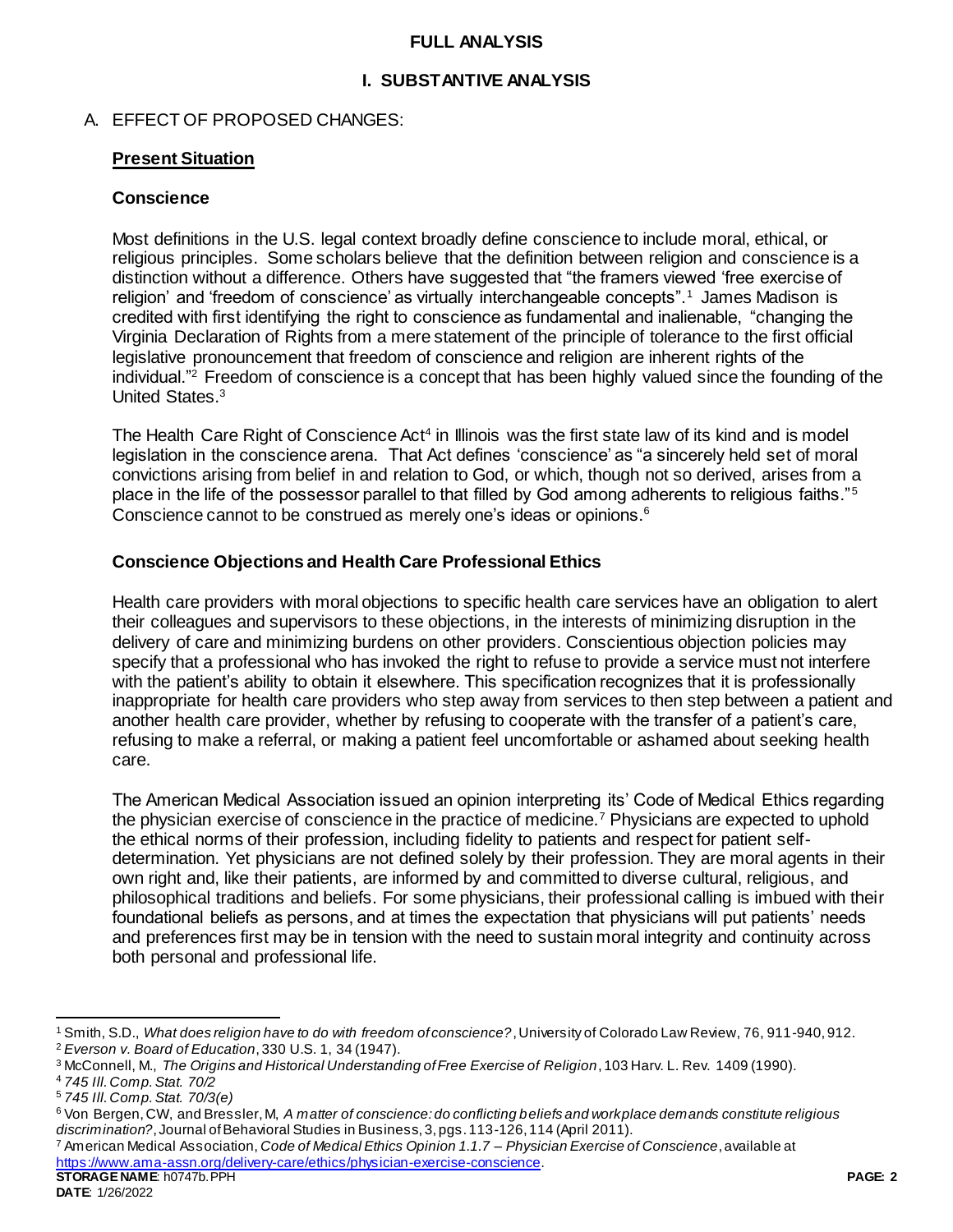Preserving opportunity for physicians to act or to refrain from acting in accordance with the dictates of conscience in their professional practice is important for preserving the integrity of the medical profession as well as the integrity of the individual physician, on which patients and the public rely. Physicians should have considerable latitude to practice in accord with well-considered, deeply held beliefs that are central to their self-identities.

Physicians' freedom to act according to conscience is not unlimited, however. Physicians are expected to provide care in emergencies, honor patients' informed decisions to refuse life-sustaining treatment, and respect basic civil liberties and not discriminate against individuals in deciding whether to enter into a professional relationship with a new patient.

In other circumstances, physicians may be able to act (or refrain from acting) in accordance with the dictates of their conscience without violating their professional obligations. Several factors impinge the decision to act according to conscience. Physicians have stronger obligations to patients with whom they have a patient-physician relationship, especially one of long standing; when there is imminent risk of foreseeable harm to the patient or delay in access to treatment would significantly adversely affect the patient's physical or emotional well-being; and when the patient is not reasonably able to access needed treatment from another qualified physician.

In following conscience, the AMA believes that physicians should:

- Thoughtfully consider whether and how significantly an action (or declining to act) will undermine the physician's personal integrity, create emotional or moral distress for the physician, or compromise the physician's ability to provide care for the individual and other patients.
- Before entering into a patient-physician relationship, make clear any specific interventions or services the physician cannot in good conscience provide because they are contrary to the physician's deeply held personal beliefs, focusing on interventions or services a patient might otherwise reasonably expect the practice to offer.
- Take care that their actions do not discriminate against or unduly burden individual patients or populations of patients and do not adversely affect patient or public trust.
- Be mindful of the burden their actions may place on fellow professionals.
- Uphold standards of informed consent and inform the patient about all relevant options for treatment, including options to which the physician morally objects.
- In general, physicians should refer a patient to another physician or institution to provide treatment the physician declines to offer. When a deeply held, well-considered personal belief leads a physician also to decline to refer, the physician should offer impartial guidance to patients about how to inform themselves regarding access to desired services.
- Continue to provide other ongoing care for the patient or formally terminate the patient-physician relationship in keeping with ethics guidance.

Some scholars argue that invoking personal conscience violates medical professional ethics.<sup>8</sup> And while courts will usually not compel health care providers to participate in procedures that violate their personal faith or conscience, they construe objections of associated "complicity" narrowly and thus may require such providers to give patients reasonable information about access to appropriate treatment.<sup>9</sup>

Conscience clauses are not without controversy. Several scholars question whether offering legal protections for health care providers' exercise of conscience is even justified.<sup>10</sup> Other commentators argue that conscience laws should not protect providers from criminal prosecution,<sup>11</sup> civil liability,<sup>12</sup> or regulatory sanction.<sup>13</sup>

**STORAGE NAME**: h0747b.PPH **PAGE: 3** <sup>11</sup> Nelson, L., *Provider Conscientious Refusal of Abortion, Obstetrical Emergencies, and Criminal Homicide Law*, American Journal of Bioethics, July;18(7): pgs. 43-50 (2018).

l

<sup>8</sup> Frader, J., Bosk, C.L., *The personal is political, the professional is not: conscientious objection to obtaining/providing/acting on genetic information*, Am J Med Genet C Semin Med Genet. 2009;151C(1):62-67.

<sup>9</sup> Lynch, H.F., *Conflicts of Conscience in Health Care: An Institutional Compromise*, Cambridge, MA, MIT Press, 2008: 231.

<sup>10</sup> Charo, R.A., *The Celestial Fire of Conscience – Refusing to Deliver Medical Care*, New England Journal of Medicine 352 (2005), pgs. 2471-2473, 2473.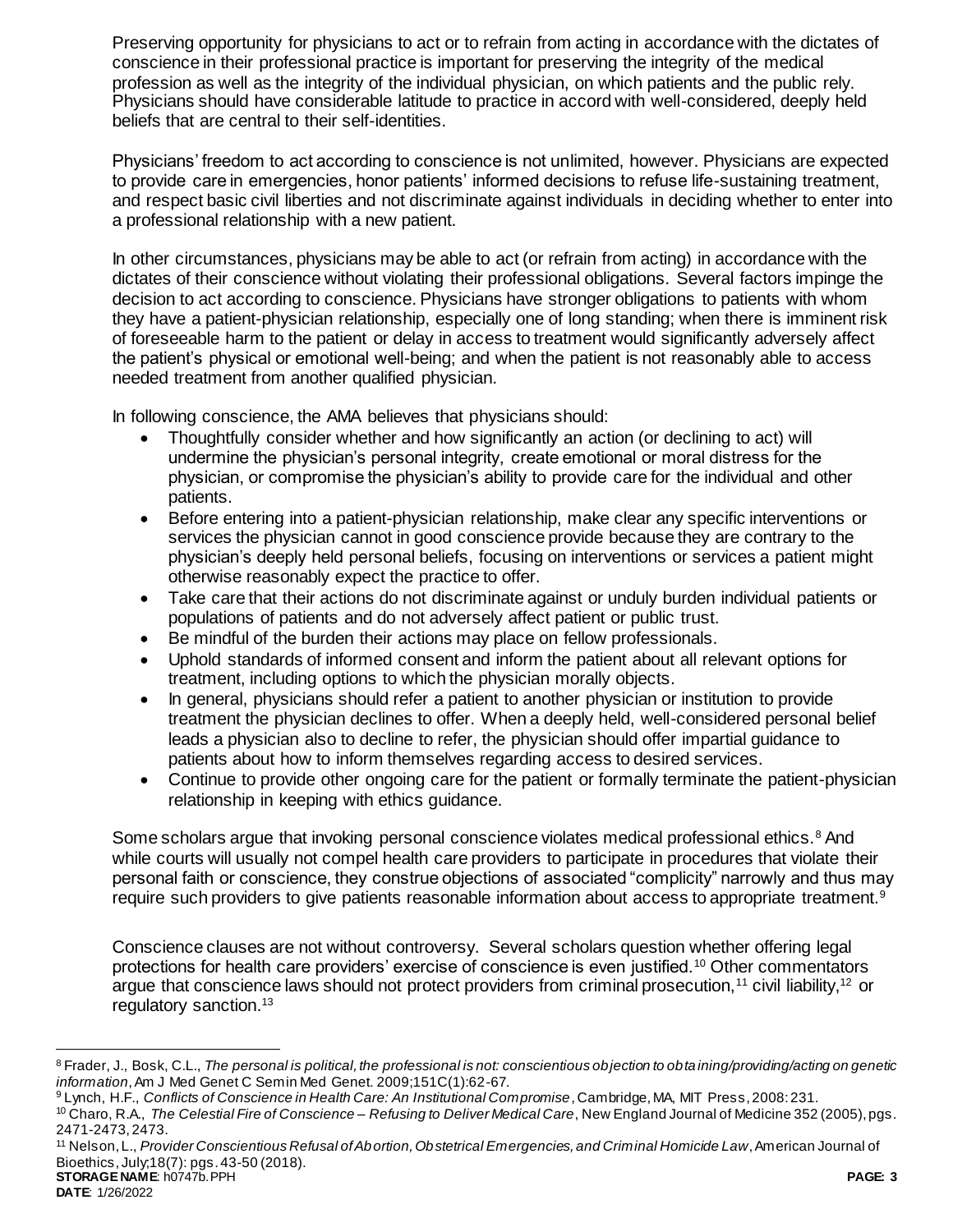## **Health Care Conscience Protection Laws**

Conscience protection laws protect individuals and entities from being required to perform services that violate their religious beliefs or moral convictions. These statutes have historically related to abortion, sterilization, and contraception. Conscience protections apply to health care providers who refuse to perform, accommodate, or assist with certain health care services on religious or moral grounds. The inspiration for conscience protection laws may have come from the accommodation requirements in Title VIII civil rights laws; however, most conscience laws do not have the "reasonable" and "undue hardship" qualifiers for accommodating religious practices under that federal law.

Conscience protection laws are generally designed to reconcile "the conflict between religious health care providers who provide care in accordance with their religious beliefs and the patients who want access to medical care that these religious providers find objectionable".<sup>14</sup> Such laws protect conscientious objectors from coercive hiring or employment practices, discrimination and other forms of punishment or pressure. Also, these laws generally include civil liability protection. Federal statutes protect health care provider conscience rights and prohibit recipients of certain federal funds from discriminating against health care providers who refuse to participate in these services based on moral objections or religious beliefs.

Despite the level of interest in tracking legislative developments related to conscience laws in the U.S., there exists no empirical data on how frequently these various types of procedural protections arise.<sup>15</sup>

## **Federal Health Care Conscience Protections**

Several federal health care provider conscience protection laws, detailed below, prohibit recipients of certain federal Department of Health and Human Services (HHS) financial assistance from discriminating against certain health care providers because of their refusal or unwillingness to participate in certain medical procedures, such as sterilization procedures and abortions, that are contrary to or consistent with the provider's religious beliefs or moral convictions. Providers protected under these federal laws include:

- Individual physicians;
- Researchers;
- Nurses:
- Applicants for internships or residencies;
- Other health care professionals;
- Hospitals;
- Health insurance plans;
- Provider-sponsored organizations;
- Health maintenance organizations;
- Health care facilities; and
- Other health care entities.<sup>16</sup>

The following "covered entities" must comply with the federal health care provider conscience laws:

- Federal agencies funded by appropriations to the U.S Departments of Health and Human Services (HHS), Labor, and Education;
- Qualified health plans offered through a health insurance exchange;

l

[https://www.hhs.gov/sites/default/files/ocr/civilrights/provider\\_conscience\\_factsheet.pdf](https://www.hhs.gov/sites/default/files/ocr/civilrights/provider_conscience_factsheet.pdf).

<sup>12</sup> Rich, B.A., *Your Morality, My Mortality: Conscientious Objection and the Standard of Care*, Cambridge Quarterly of Healthcare Ethics, 24: pgs. 214-230, 228 (2015).

 $13$   $\mathsf{Id}$ .

<sup>14</sup> White, K.A., *Crisis of conscience: Reconciling religious health care providers' beliefs and patient rights*, Stanford Law Review, 51, 1703-1749 (1999).

<sup>15</sup> Sawicki, N., *The Conscience Defense to Malpractice*, 108 Calif. L. Rev. 1255, pg. 1260 (2020).

<sup>16</sup> U.S. Department of Health and Human Services, Office for Civil Rights, *OCR Fact Sheet: Your Rights Under the Federal Health Care Provider Conscience Protection Laws*, available at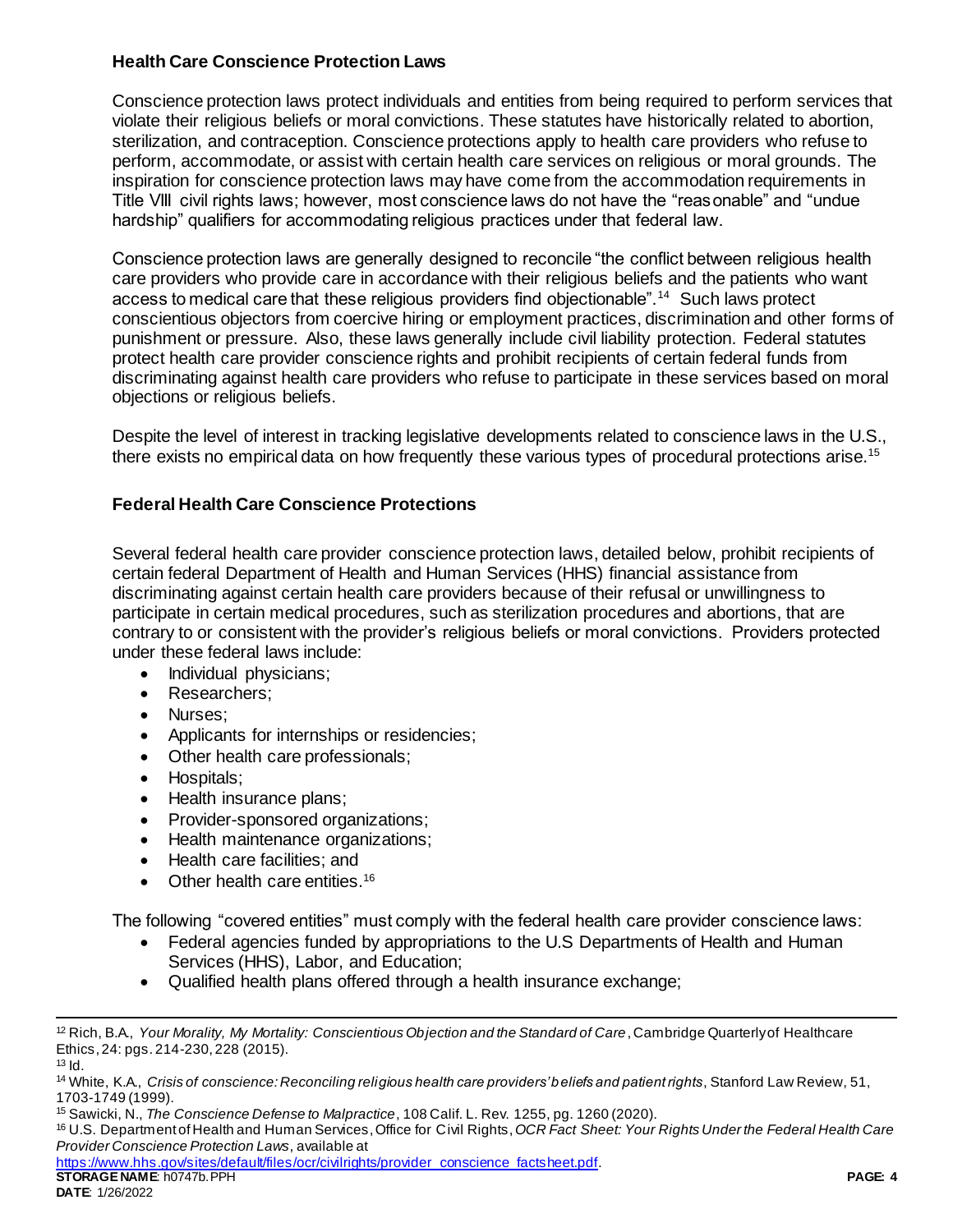- Any entity receiving federal financial assistance under certain HHS-implemented statutes; and
- Any entity which receives an HHS grant or contract for biomedical or behavioral research.<sup>17</sup>

Under the federal health care provider conscience laws, covered entities may not, if it would be contrary to the individual's or health care entity's religious beliefs or moral convictions:

- Require the individual to participate in sterilization or abortion;
- Require the entity to make its facilities available for sterilization or abortion;
- Require the entity to provide personnel to participate in sterilization or abortion;
- Discriminate against any physician or health care personnel in employment or staff privileges because the individual participated in or refused to participate in sterilization or abortion;
- Discriminate against any physician or health care personnel in employment or staff privileges because the individual participated in or refused to participate in any lawful health service or research activity;
- Deny admission to or otherwise discriminate against any training program applicant (including applicants for internships or residencies) because of the applicant's reluctance or willingness to participate in sterilization or abortion; or
- Discriminate against any individual or institutional health care entity that does not train in the performance of abortions or provide, pay for, provide coverage of, or refer for abortion. 18

Also, covered entities must deem accredited any postgraduate physician training program that would be accredited, but for the reliance on an accrediting standard that (regardless of whether such standard provides exceptions or exemptions) requires an entity to perform abortions; or provide training for abortions. 19

## *Office of Civil Rights*

The U.S. Department of Health and Human Services (HHS) Office for Civil Rights (OCR) enforces federal civil rights laws, conscience and religious freedom laws, the Health Insurance Portability and Accountability Act (HIPAA) Privacy, Security, and Breach Notification Rules, and the Patient Safety Act and Rule, which together protect your fundamental rights of nondiscrimination, conscience, religious freedom, and health information privacy. OCR protects rights by:

- Teaching health and social service workers about civil rights laws, conscience and religious freedom laws, health information privacy, and patient safety confidentiality laws.
- Educating communities about civil rights, conscience and religious freedom rights, and health information privacy rights.
- Investigating civil rights, conscience and religious freedom, health information privacy, and patient safety confidentiality complaints to identify discrimination or violation of the law and acting to correct problems.

A complaint under the Federal Health Care Provider Conscience Protection Statutes may be filed with the OCR if an individual believes he or she experienced discrimination because they:

- Objected to, participated in, or refused to participate in specific medical procedures, including abortion and sterilization, and related training and research activities.
- Were coerced into performing procedures that are against your religious or moral beliefs.
- Refused to provide health care items or services for the purpose of causing, or assisting in causing, the death of an individual, such as by assisted suicide or euthanasia.

OCR coordinates the handling of complaints with staff of the HHS programs from which the entity, with respect to whom a complaint has been filed, receives funding. If HHS becomes aware that a state or local government or an entity has conducted activities that may violate federal conscience protection

 $\overline{a}$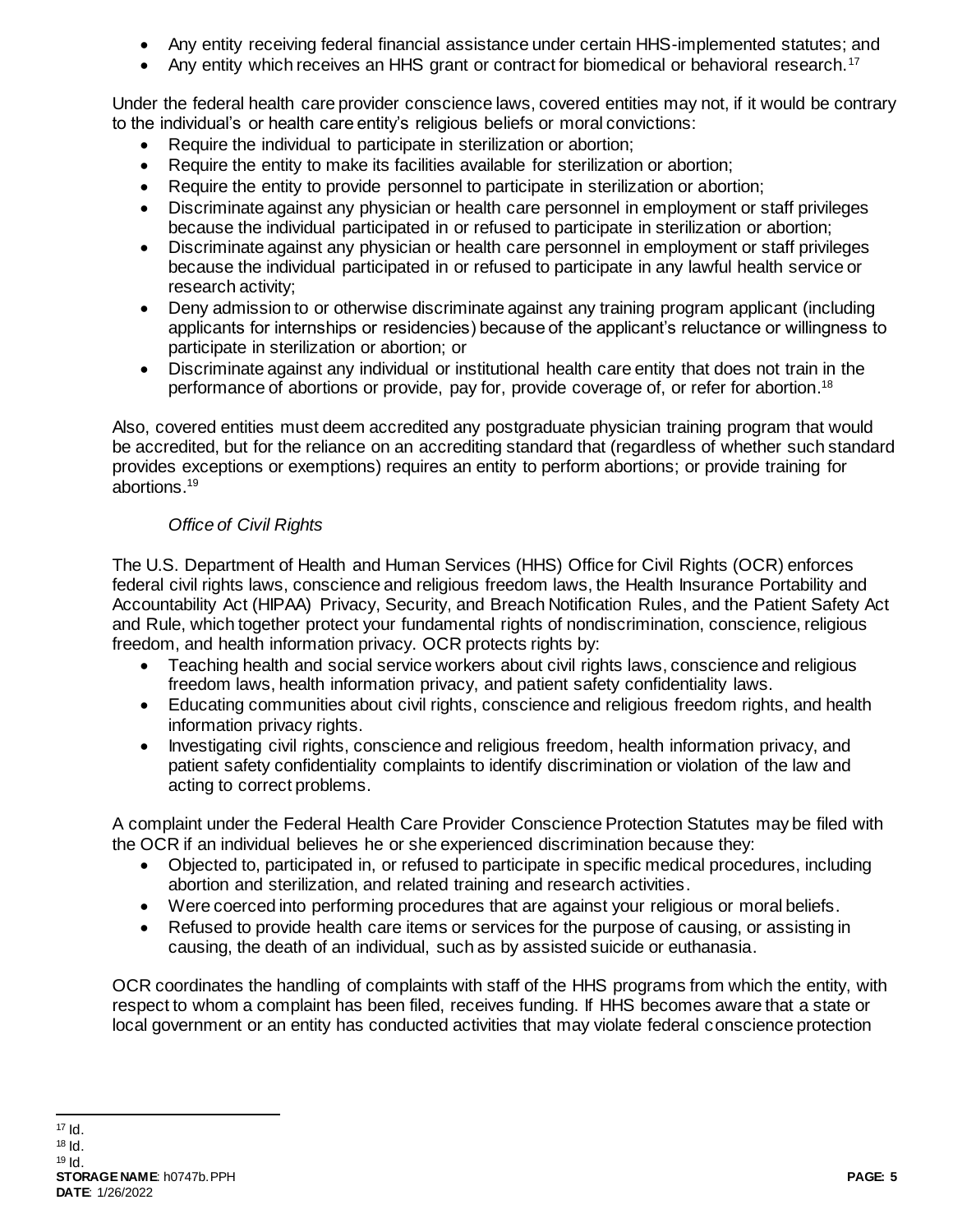laws, HHS will work with the offending government or entity to achieve voluntary compliance.<sup>20</sup> If voluntary compliance cannot be reached, HHS considers all legal options, including terminating funding and collecting fines paid out from violating the statutory conscience protections.<sup>21</sup>

OCR receives discrimination complaints under the following statutes:

## *The "Church Amendments"*

The conscience provisions contained in 42 U.S.C. § 300a-7 et seq., collectively known as the "Church Amendments," were enacted in the 1970s to protect the conscience rights of individuals and entities that object to performing or assisting in the performance of abortion or sterilization procedures if doing so would be contrary to the provider's religious beliefs or moral convictions. The Church Amendments were also the first federal conscience provisions to be enacted and are the broadest in scope. This provision also extends protections to personnel decisions and prohibits any entity that receives a grant, contract, loan, or loan guarantee under certain Department-implemented statutes from discriminating against any physician or other health care personnel in employment because the individual either performed, or refused to perform an abortion if doing so would be contrary to the individual's religious beliefs or moral convictions. Specifically, the amendments contain the following major provisions:

- Prohibit courts and other public officials from requiring individuals or institutions receiving grants under certain federal programs to perform or assist in abortions or sterilizations or to provide facilities or personal for the same procedures; $22$
- Forbid discrimination against physicians or other health care providers because of their religious or moral objections to performing abortions or sterilizations;<sup>23</sup>
- Extend protection to individuals, including researchers and laboratory staff participating in HHSfunded behavioral or biomedical research;<sup>24</sup> and
- Bar any program funded by HHS from requiring any individual to perform or assist in "any part" of a "health service program or research activity" if such participation would be contrary to the individual's religious beliefs or moral convictions.<sup>25</sup>

## *The Coats-Snowe Amendment*

In 1996, Congress passed the Omnibus Consolidated Rescissions and Appropriations Act of 1996. The Act addressed many issues, including funding for several federal agencies, prison litigation reform, and funding for the District of Columbia and reform of its schools. The Coats-Snowe Amendment was included in a general provision portion of the Act. The Amendment provides conscience protections for health care entities and individuals in connection with abortion training. The Amendment was enacted to address a new standard from the Accreditation Council for Graduate Medical Education (ACGME), which governs medical residencies, that required access to experience with induced abortion to be part of a resident's education, unless the resident had a moral or religious objection to such abortions.<sup>26</sup> Previously, training for abortions had been voluntary and not required for residency accreditation.

The Coats-Snowe Amendment prevents the federal government and any state or local government that receives any federal financial assistance from subjecting any "health care entity" to "discrimination" for refusing to train or arrange for training for induced abortions.<sup>27</sup> Such government units also may not

 $\overline{a}$ <sup>20</sup> U.S. Department of Health and Human Services, Office of the Secretary, Office for Civil Rights, *Enforcement of the Federal Health*  Care Provider Conscience Protection Laws, slide 8 (June 9, 2016), available a[t https://www.hhs.gov/sites/default/files/ocr-provider](https://www.hhs.gov/sites/default/files/ocr-provider-conscience-powerpoint-6-9-2016.pdf)[conscience-powerpoint-6-9-2016.pdf](https://www.hhs.gov/sites/default/files/ocr-provider-conscience-powerpoint-6-9-2016.pdf).

 $\frac{21}{21}$  Id.

<sup>22</sup> 42 U.S.C. s. 300a-7(b)

 $23$  42 U.S.C. s. 300a-7(c)(1); areas of prohibited discrimination include employment, promotion, termination, and extending staff privileges; the Church Amendments also prohibit discrimination against individuals because of their past involvement in lawful abortions or sterilizations.

<sup>&</sup>lt;sup>24</sup> 42 U.S.C. s. 300a-7(c)(2); under this provision, no individual can be discriminated against on the basis that the individual performed or assisted in any lawful research activity or the individual refus ed to perform or assist in any research activity because it would be contrary to his or her religious beliefs or moral convictions.

<sup>&</sup>lt;sup>25</sup> This provision covers a broad array of activities, including contraception programs and research activities administered b y HHS. <sup>26</sup> Accreditation Council for Graduate Medical Education, *1996-1997 Graduate Medical Education Directory 135* (1996), available at <http://acgme.org/Portals/0/PDFs/1996-97.pdf>.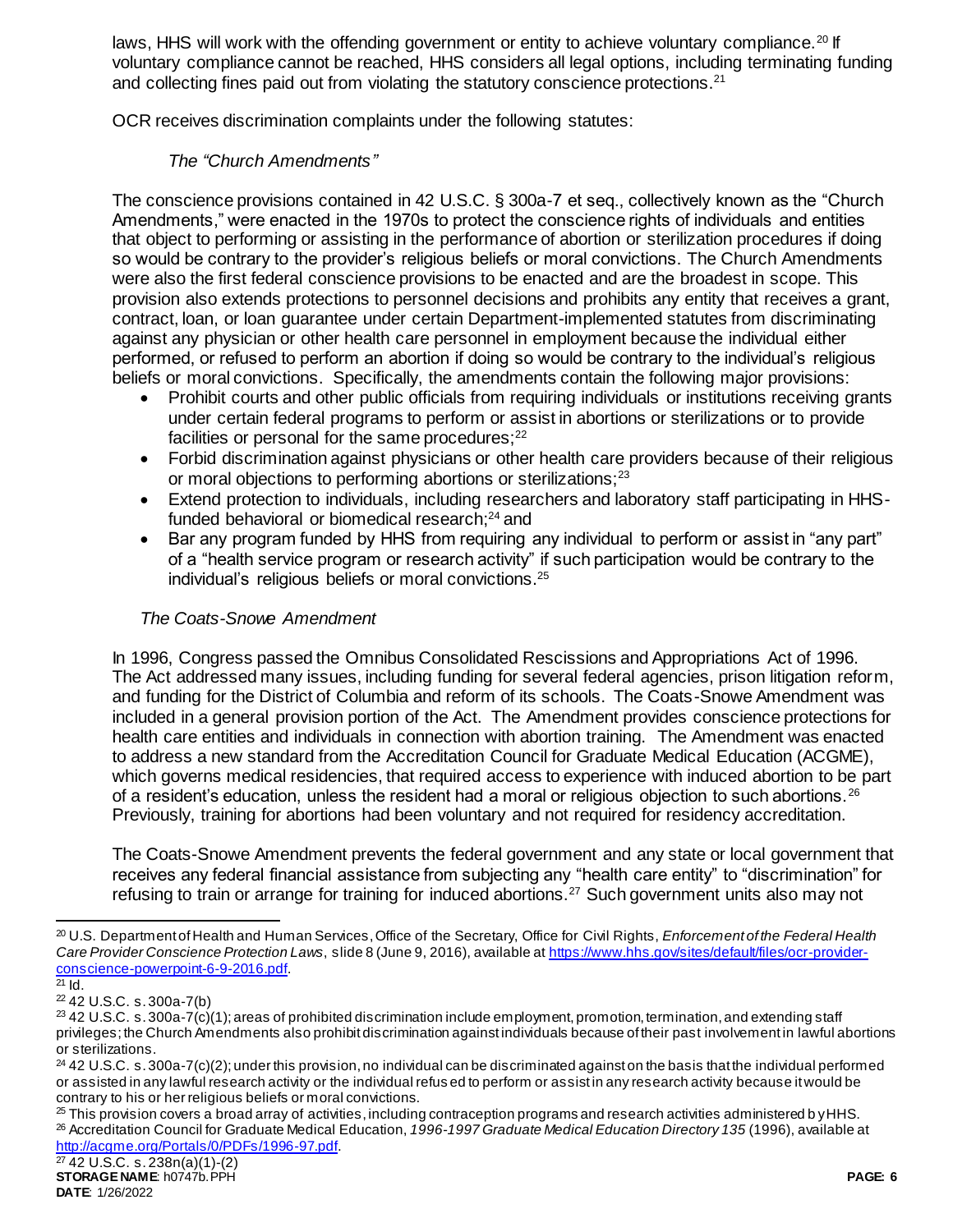discriminate against persons who attend a post-graduate training program that lacks abortion training.<sup>28</sup> The Amendment defines "health care entity" to "include an individual physician, a postgraduate physician training program, and a participant in a program of training in the health professions."<sup>29</sup> It does not define "discrimination."

The Coats-Snowe Amendment also addresses the accreditation of medical training programs. The federal government and any state or local government that receives federal funds must accredit a "health care entity" that, but for its refusal to provide abortion training, would be accredited.<sup>30</sup> As to this provision only, the Amendment expressly confers rulemaking authority. It provides that "[t]he government involved shall formulate such regulations . . . as are necessary to comply with this subsection."

## *Public Health Service Act S. 245*

Enacted in 1996, section 245 of the Public Health Service Act, contained in 42 U.S.C. § 238n, prohibits the federal government and any state or local government receiving federal financial assistance from discriminating against any health care entity on the basis that the entity:

- Refuses to undergo training in the performance of induced abortions, to require or provide such training, to perform such abortions, or to provide referrals for such training or such abortions;<sup>31</sup>
- Refuses to arrange for such activities<sup>32</sup>; or
- Attends (or attended) a post-graduate physician training program, or any other program of training in the health professions, that does not (or did not) perform induced abortions or require, provide, or refer for training in the performance of induced abortions, or arrange for the training.

## *The Weldon Amendment*

The Weldon Amendment was originally passed as part of the HHS appropriation and has been readopted or incorporated by reference in each subsequent HHS appropriations act since 2005. It provides that "none of the funds made available in this Act [making appropriations for the Departments of Labor, Health and Human Services, and Education] may be made available to a Federal agency or program, or to a state or local government, if such agency, program, or government subjects any institutional or individual health care entity to discrimination on the basis that the health care entity does not provide, pay for, provide coverage of, or refer for abortions." The Amendment covers a diverse group of healthcare entities, including physicians and other healthcare providers, hospitals, providersponsored organizations, HMOs, insurance plans and any kind of healthcare facility, organization or plan.

## *Patient Protection and Affordable Care Act (PPACA)*

The PPACA (Pub. L. No. 111-148 as amended by Pub. L. No. 111-152) includes health care provider conscience protections within the health insurance exchange program. Section 1303(b)(4) of the Act provides that "No qualified health plan offered through an Exchange may discriminate against any individual health care provider or health care facility because of its unwillingness to provide, pay for, provide coverage of, or refer for abortions." An Executive Order from President Obama affirmed that under the PPACA, longstanding federal health care provider conscience laws remain intact, and new protections prohibit discrimination against health care facilities and health care providers based on their unwillingness to provide, pay for, provide coverage of, or refer for abortions.<sup>33</sup>

l

**DATE**: 1/26/2022

<sup>28</sup> Id. at s. 238n(a)(3)

 $^{29}$  Id. at s. 238n(c)(2)

 $30$  Id. at s. 238n(b)(1)

<sup>31</sup> 42 U.S.C. s. 238n(a)

 $32$  Id.

**STORAGE NAME**: h0747b.PPH **PAGE: 7** <sup>33</sup> The White House, President Barack Obama, Executive Order 13535, *Ensuring Enforcement and Implementation of Abortion Restrictions in the Patient Protection and Affordable Care Act* (March 24, 2010).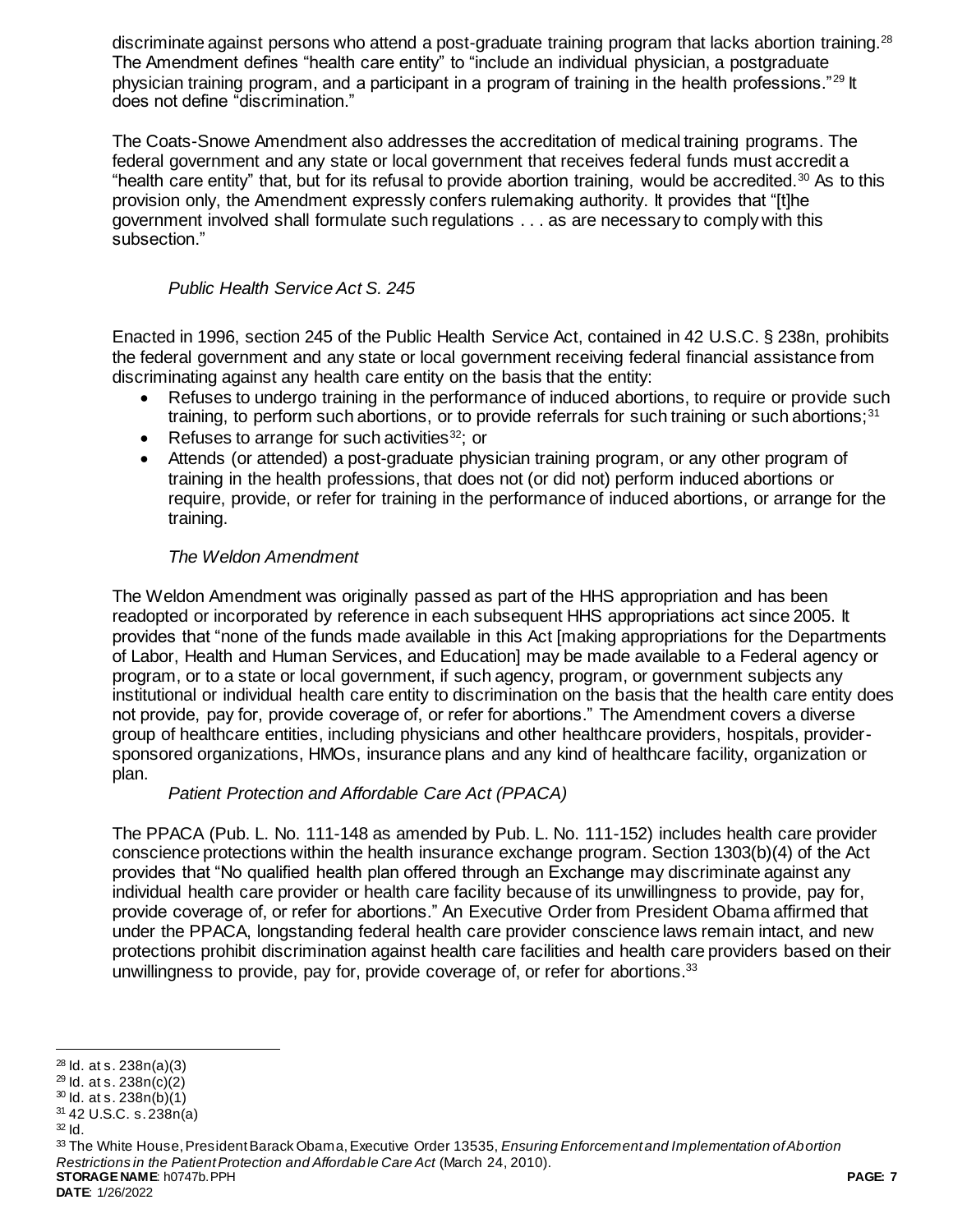Additionally, section 1553 of the Affordable Care Act incudes conscience protections regarding assisted suicide:<sup>34</sup> "The Federal Government, and any State or local government or health care provider that receives Federal financial assistance under this Act (or under an amendment made by this Act) or any health plan created under this Act (or under an amendment made by this Act), may not subject an individual or institutional health care entity to discrimination on the basis that the entity does not provide any health care item or service furnished for the purpose of causing, or for the purpose of assisting in causing, the death of any individual, such as by assisted suicide, euthanasia, or mercy killing."

Section 1303 provides that a State may choose to prohibit abortion coverage in its qualified health plans<sup>35</sup>, and that such a plan is not required to provide abortion coverage as part of its "essential health benefits." <sup>36</sup> However, a qualified health plan that declines to provide abortion coverage must provide notice of this exclusion to potential enrollees.<sup>37</sup> And no qualified health plan may "discriminate" against any health care provider or facility because it refuses to provide, pay for, cover, or "refer for" abortions.<sup>38</sup> Section 1303 does not define "discriminate" or "refer for."

Congress recognized the potential conflict between section 1303 and other federal and state statutes, so the law states that nothing in the PPACA shall be construed to preempt or effect state laws on abortion, federal laws on abortion, specifically, those related to conscience protection, willingness or refusal to provide abortion, and discrimination based on that willingness or refusal,<sup>39</sup> or to relieve health care providers of their obligations to provide emergency services under federal or state laws, including the Emergency Medical Treatment and Labor Act.<sup>40</sup> Section 1303 also states that it does not "alter the rights and obligations of employees and employers" under Title VII.<sup>41</sup>

Section 1411 addresses exemptions to the PPACA's "individual responsibility requirement", known as the individual mandate.<sup>42</sup> Under this section, HHS may grant exemptions based on hardship, which HHS has stated includes an individual's inability to secure affordable coverage that does not provide for abortions,<sup>43</sup> membership in a particular religious organization, or membership in a health care sharing ministry.<sup>44</sup>

#### *Medicaid and Medicare Advantage Conscience Provisions*

In 1997, Congress passed the Balanced Budget Act of 1997, which included conscience provisions in various sections regarding Medicaid and Medicare. The statute prohibited Medicaid-managed organizations and Medicare Advantage plans from prohibiting or restricting a physician from informing a patient about his or her health and full range of treatment options.<sup>45</sup> But it also provided that Medicaid managed care organizations and Medicare Advantage plans are not required to provide, reimburse for, or cover a counseling or referral service if the organization or plan objects to the service on moral or religious grounds.<sup>46</sup> The organization or plan must, however, provide sufficient notice of their moral objections to prospective enrollees.<sup>47</sup> Neither the Medicaid nor Medicare Advantage provisions define "referral." The HHS Secretary does, however, have explicit rulemaking authority under the Social Security Act to implement these provisions.<sup>48</sup>

**STORAGE NAME**: h0747b.PPH **PAGE: 8 DATE**: 1/26/2022 42 U.S.C. s. 18023(a)(1) Id. at s. 18023(b)(1)(A)(i) Id. at s. 18023(b)(3)(A) Id. at s. 18023(b)(4) Id. at s. 18023(c)(2)(A) Id. at s. 18023(d) Id. at s. 18023(c)(3) 42 U.S.C. s. 18081(b)(5)(A) 84 Fed. Reg. at 23,172 42 U.S.C. s. 18081(5) 42 U.S.C. s. 1395w–22(j)(3)(A)(Medicare Advantage); 42 U.S.C. s. 1396u–2(b)(3)(A)(Medicaid). 42 U.S.C. s. 1395w–22(j)(3)(B)(Medicare Advantage); 42 U.S.C. s. 1396u–2(b)(3)(B)(Medicaid). 42 U.S.C. ss. 1395w–22(j)(3)(B)(ii) (Medicare Advantage); 42 U.S.C. s. 1396u–2(b)(3)(B)(ii) (Medicaid). 42 U.S.C. s. 1395w–26(b)(1) (Medicare Advantage).

 $\overline{a}$ 

<sup>34</sup> 42 USC s. 18113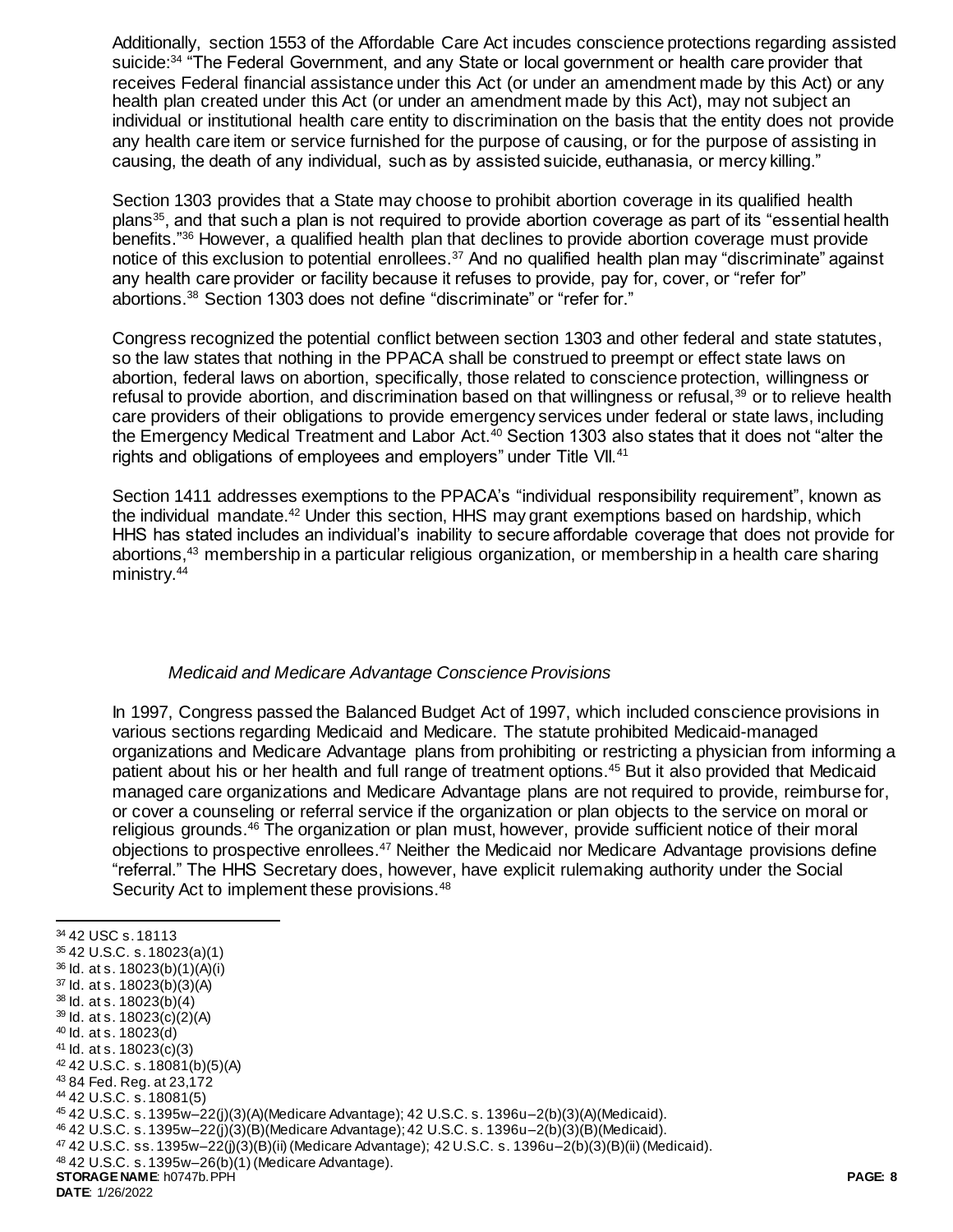Some examples of OCR's enforcement activities include:

- OCR received complaints alleging Vanderbilt University violated the conscience rights of two nurse residency program applicants under the Church Amendments by requiring a written promise that the applicants would assist in pregnancy termination procedures.<sup>49</sup> OCR investigated and worked with Vanderbilt to resolve the complaints. In response, Vanderbilt agreed to:
	- $\circ$  Inform nurse residency candidates that it does not require them to participate in pregnancy termination procedures, if it is inconsistent with their religious beliefs and moral convictions;
	- $\circ$  Remove to original acknowledgement form and replace it with information clarifying its accommodations for religious beliefs and moral convictions; and
	- $\circ$  Send revised information packets to new candidates, including the complainants.<sup>50</sup>
- OCR received complaints alleging Mt. Sinai Hospital forced a nurse to assist in performing an abortion, against her religious objections.<sup>51</sup> The complaint also alleged the hospital discriminated against the nurse by reducing the number of on-call shifts she received and asking her to sign a statement of her willingness to participate in abortions in emergencies, as a condition of getting assigned more on-call shifts, all of which violated the Church Amendments, Section 245 of the Public Health Service Act, and the Weldon Amendment.<sup>52</sup> Following an investigation by OCR, the hospital agreed to:
	- $\circ$  Use its best efforts to ensure that non-objecting health care personnel are available to perform abortions;
	- o Issue and post a revised Human Resources Policy stating that: "The Mount Sinai Hospital does not discriminate in the employment, promotion, or termination of employment of any physician or other health care personnel…, because he or she performed or assisted in the performance of a lawful sterilization procedure or abortion, or because he or she refused to perform or assist … [due to his or her] religious beliefs or moral convictions";
	- o Comply with provisions of the Church Amendments; and
	- $\circ$  Train operating room managers, nurses and surgical technicians on the hospital's obligations to comply with the Church Amendments and train administrative staff to ensure that the operating room nurses' and surgical technicians'' objecting or nonobjecting status is properly recorded.<sup>53</sup>

## **State Health Care Conscience Protections**

The states have been leaders in conscience protection in the workplace.<sup>54</sup> While federal conscience protection laws generally deal with appropriations of federal funding, state laws protect against a broader range of penalties, including civil liability, criminal prosecution, loss of licensure, employment discrimination, discrimination in education, and denial of private or public funding.<sup>55</sup> Of these, civil liability immunity is by far the most common procedural protection.<sup>56</sup> In a majority of states, this immunity is absolute – providing no exceptions in the cases of malpractice, denial of emergency treatment, or patient death.<sup>57</sup>

l

<sup>55</sup> Durham, R., *Neither Right nor Safe to Go Against It: Defending the Constitutionality of Conscience Laws*, University of Cincinnati Law Review (May 12, 2021), available a[t https://uclawreview.org/2021/05/12/neither-right-nor-safe-to-go-against-it-defending-the](https://uclawreview.org/2021/05/12/neither-right-nor-safe-to-go-against-it-defending-the-constitutionality-of-conscience-laws/)[constitutionality-of-conscience-laws/](https://uclawreview.org/2021/05/12/neither-right-nor-safe-to-go-against-it-defending-the-constitutionality-of-conscience-laws/)

<sup>56</sup> Supra, FN 8.

<sup>49</sup> Supra, FN 13 at slide 21.

 $50$  ld. at slide 22.

<sup>51</sup> Id. at slide 23.

 $52$   $\text{Id}$ .

<sup>53</sup> Id. at slide 24.

<sup>54</sup> Sonne, J., *Firing Thoreau: Conscience and At-Will Employment, University of Pennsylvania Journal of Labor and Employment Law*, Vol. 9, pgs. 235-291, 267 (2007).

 $57$  Id.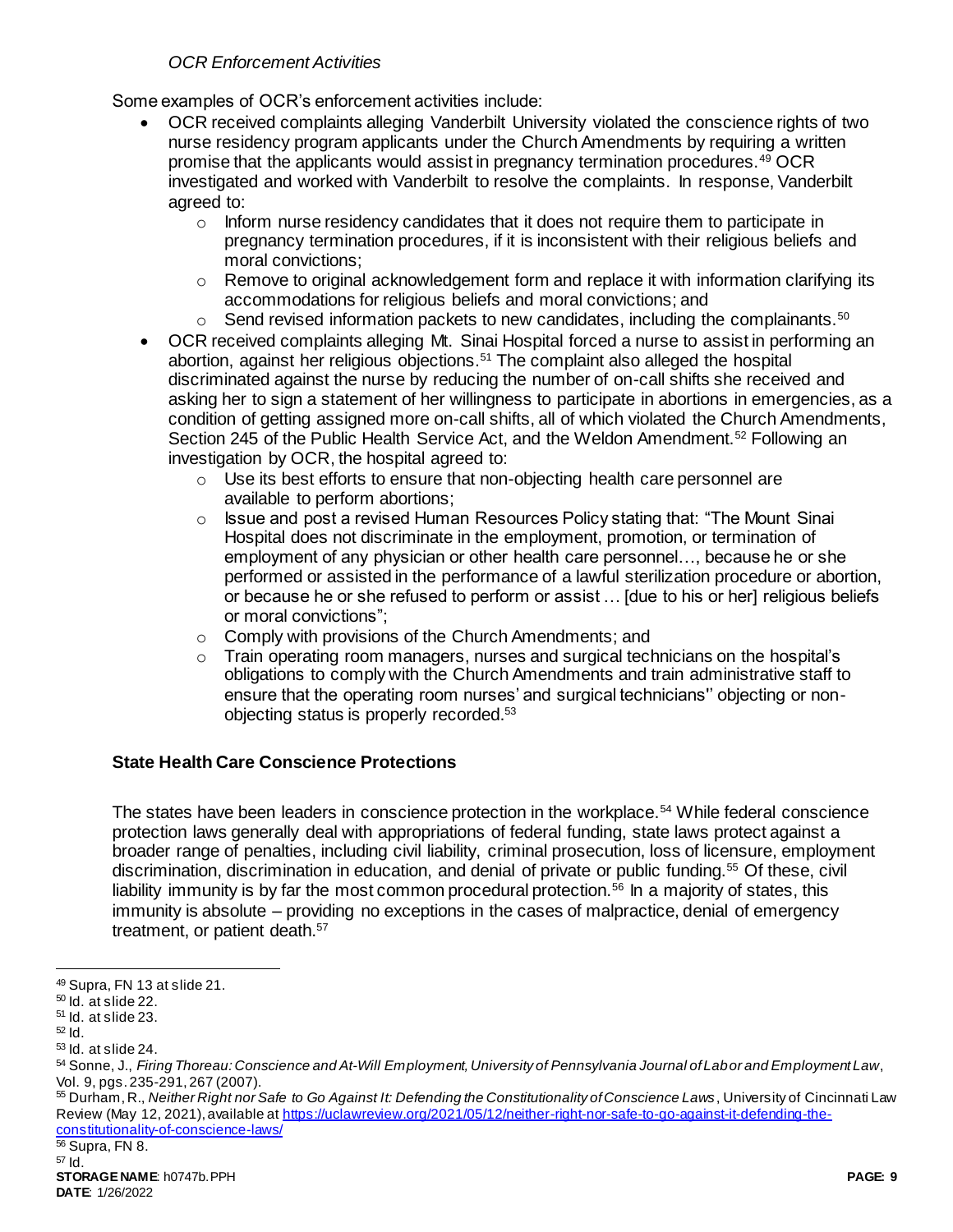Three states stand out as examples of broader conscience protections at the state level – Illinois, Mississippi, and Washington.

*Illinois –* Any person, public or private institution, or public official may not discriminate against any other person in any manner because of that person's conscientious refusal to receive, obtain, accept, perform, assist, counsel, suggest, recommend, refer or participate in any particular health care service that violates his or her conscience.<sup>58</sup>

*Mississippi –* Any person, health care provider, health care institution, public or private institution, or public official may not discriminate against any health care provider in any way because the provider declined to participate in a health care service that violates his or her conscience.

*Washington – A* health care provider, religiously sponsored health carrier, or health care facility may not be required to provide or pay for a health care service if they object to so doing for reason of conscience or religion. The law prohibits employment or professional privileges discrimination because of such objection.<sup>59</sup>

In addressing all health care services, the statutes in the preceding three states went well beyond the procedure-specific laws of other states at the time. It is also interesting to note the expansive meaning of "conscience" in each state – Illinois defines it as a "sincerely held set of moral convictions"; Mississippi includes "religious, moral, or ethical principles"; and Washington offers no definition at all.<sup>60</sup>

Following enactment of the Church Amendments, least 47 states and the District of Columbia passed conscience protection laws regarding the refusal to perform abortions. $61$  Of these, at least 40 states offer protection from employment discrimination and/or recrimination.<sup>62</sup> The majority of U.S. jurisdictions (47 states) have conscience laws establishing a right on the part of individual and/or institutional health care providers to refuse to participate in abortion.<sup>63</sup> Fewer jurisdictions have laws relating to conscience-driven refusal to participate in sterilization (17 states), contraception (16 states), or emergency contraception (5 states).<sup>64</sup>

Of the forty-seven jurisdictions with abortion-specific conscience laws (forty-six of which protect rights of refusal),<sup>65</sup> thirty-seven explicitly establish immunity from civil liability for individual and/or institutional health care providers who refuse to participate in abortion. Thirty states protect providers from "disciplinary action." This term is often unspecified and undefined, though it is occasionally tied to specific adverse actors like employers. Twenty-six states protect providers from "discrimination," a similarly vague term. Another twenty-six states provide explicit protection against adverse actions by employers (for example, decisions relating to hiring, dismissal, demotion, transfer, wages, or staff privileges). Protection against adverse action by government actors, educational institutions, criminal prosecutors, state licensing boards, and funding sources was less common. Only four states establish a right to refuse but do not explicitly delineate any specific procedural protections.<sup>66</sup>

Each of the thirty-seven states that expressly established civil immunity for abortion refusal identified specific categories of providers entitled to such immunity. The most commonly protected groups were:

**STORAGE NAME**: h0747b.PPH **PAGE: 10** <sup>66</sup> *Ariz. Rev. Stat. Ann. § 36-2154 (2020)*; *Conn. Agencies Regs. § 19-13-D54 (2005)*; *Tenn. Code Ann. §§ 39-15-204, 39-15-205 (2007)*; *W. Va. Code § 16-2F-7 (2020).*

l <sup>58</sup> *745 Ill. Comp. Stat. Ann. 70/5* (2002).

<sup>59</sup> *Wash. Rev. Code Ann. s. 70.47.160(2)(a)* (2002).

<sup>60</sup> Supra, FN 47 at pg. 275.

<sup>61</sup> Id.

 $62$  Id.

<sup>63</sup> Supra, FN 8 at pg. 1273-74.

 $64$  Id.

 $65$  Among the seventeen states with sterilization-specific conscience laws, fifteen provide for civil immunity. Civil liability protections were less common in laws relating to contraception and emergency contraception. Sixteen states have contraception -specific laws, but only five establish immunity from civil liability. Five states have laws relating to emergency contraception, but only one e stablishes immunity from civil liability.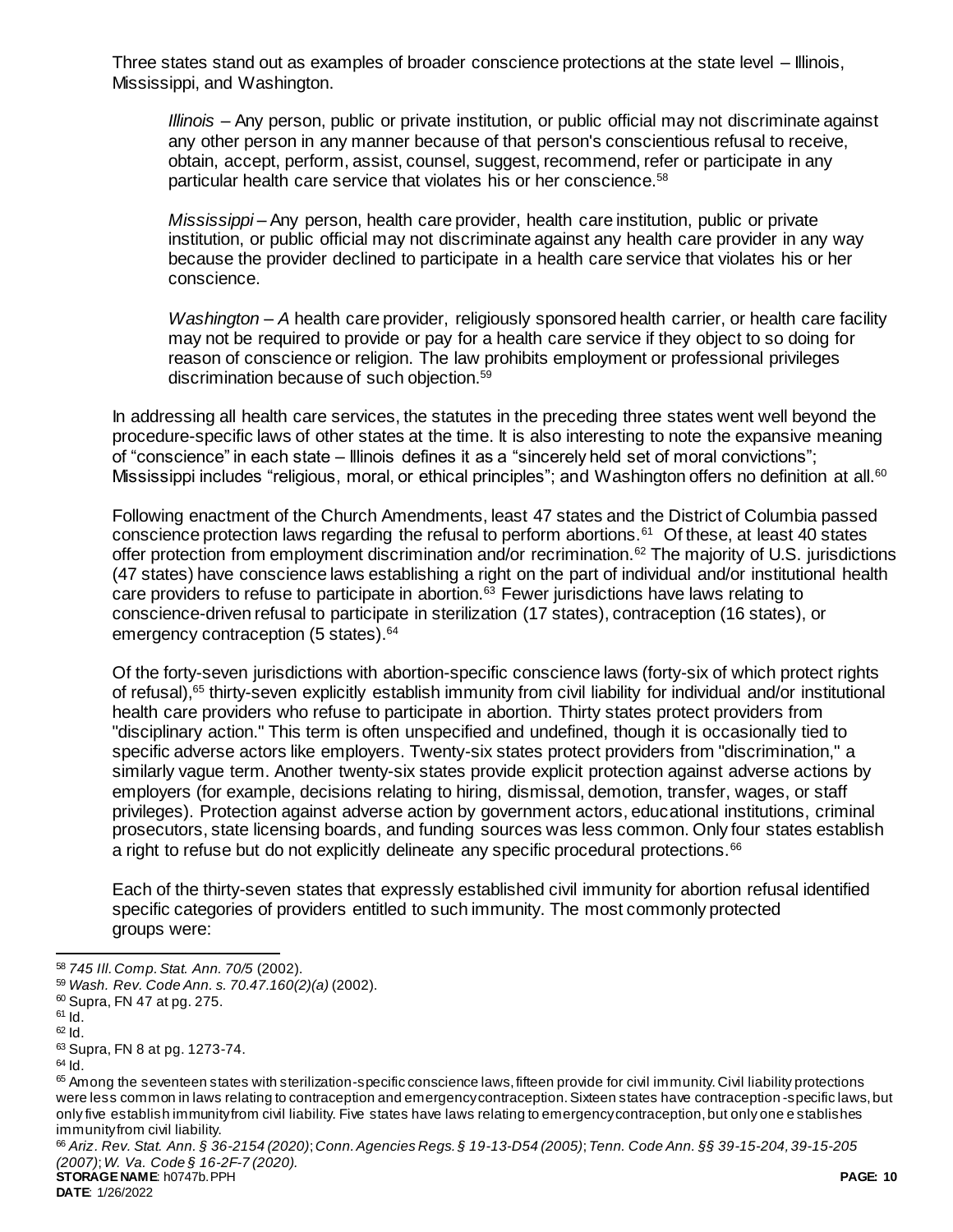- "Any person" (twenty-six states),
- Health care facilities (twenty-six states),
- Physicians (seventeen states),
- Registered nurses (sixteen states), and
- Staff working at health care facilities (fourteen states).

Other categories of providers also singled out for civil immunity included:

- Private health care facilities (nine states),
- Health care providers (six states).
- Students (five states),
- Pharmacists (three states),
- Any licensed professionals (two states),
- Mental health professionals (two states),
- Public employees (two states), and
- Religious health care facilities (one state).<sup>67</sup>

Overall, all but two states protected extremely broad categories of individuals-either "persons" generally (not including health care professionals), health care providers, or staff and employees of health care facilities.<sup>68</sup> All but five states provided civil immunity to at least some health care facilities.<sup>69</sup> An additional five states limited institutional protections to private facilities<sup>70</sup>, and one state protected facilities only if they were religiously affiliated.<sup>71</sup>

Although most states explicitly identify narrower categories of providers for civil immunity, almost every state protects a very broad range of individuals (thirty-five of thirty-seven states), and all or some health care facilities (thirty-two of thirty-seven states). Thus, in civil immunity states, most individuals and facilities are immune from suit if their unwillingness to participate in abortion falls below the standard of care and causes patient injury.<sup>72</sup>

In other reproductive health contexts, there are similar patterns. Of the seventeen states with conscience laws relating to sterilization, only four limit providers' refusal rights in any way.<sup>73</sup> Of the sixteen states with contraception laws, only six states limit providers' refusal rights or impose conditions to protect patients.<sup>74</sup> Of the five states with emergency contraception laws, three states limit providers' refusal rights.<sup>75</sup>

Among the forty-seven states with abortion refusal laws, only one state, Maryland, explicitly limits a provider's civil immunity where their conduct has violated the standard of care. However, Maryland's law does not provide patients with a remedy for all harms. Rather, it only applies in cases where the provider breaches a duty to give a referral and that breach causes the patient's "death or serious physical injury."76

Other states limit providers' conscience protections in situations where conscience-based refusals might seriously endanger patients. Thirteen states limit the right to refuse participation in abortion cases

 $\overline{a}$ 

*(2019)*(protecting only private health facilities); *Or. Rev. Stat. § 435.475 (2019)*(protecting only hospitals).

<sup>71</sup> *Cal. Health & Safety Code § 123420(c)(2020)*(protecting "nonprofit hospital[s]" and "other facility[ies] or clinic[s] ... organized or operated by a religious corporation or other religious organization," and also persons, physi cians, nurses, and facility staff)  $^{72}$  Among the fifteen states with sterilization-specific conscience laws that explicitly establish civil immunity, all protect at least one broad

category of individual providers (persons, providers, or facility staff), and all but three protect health care facilities.

<sup>73</sup> *Ala. Code § 22-21B-4(b)(2019*; *745 Ill. Comp. Stat. 70/6 (2019)*; *Id. 70/6.1*; *Md. Code Ann., Health-Gen. § 20-214(d)(2020)*; *16 Pa. Code § 51.31(e)(2019)*; *Id. §§ 51.42(a), .43(a)*.

<sup>67</sup> Supra, FN 8 at pgs. 1276-77.

<sup>68</sup> The two outlier states did not extend their civil immunity provisions to any individual providers. *Nev. Rev. Stat. §449.191* 

<sup>69</sup> *Ga. Code Ann. § 16-12-142 (2013)*; *Iowa Code § 146.2 (2020)*; *Mass. Gen. Laws ch. 112, § 121 (2003); N.C. Gen. Stat. § 14-45-1 (2019)*.

<sup>70</sup> *Ky. Rev. Stat. Ann. § 311.800 (2020)*; *Nev. Rev. Stat. § 449.191*; *Okla. Stat. tit. 63 § 1-741* (2019); *S.C. Code Ann. § 44-41-40 (2019)*; *Wyo. Stat. Ann. §§ 35-6-105, 35-6-106 (2019)*.

**STORAGE NAME**: h0747b.PPH **PAGE: 11** <sup>74</sup> *Cal. Code Regs. tit. 16, § 1746.1(b)(9)(2020)*; *Ga. Code Ann. § 49-7-6 (2001)*; *745 Ill. Comp. Stat. 70/6*; *Id. 70/6.1*; *N.Y. Comp. Codes R. & Regs. tit. 18 § 463.6(d) (2020)*; *Or. Rev. Stat. § 435.225 (2019)*; *Wis. Stat. Ann. § 253.075(3)(b)(2020)*. <sup>75</sup> *Ariz. Rev. Stat. Ann. § 36-2154(B)(2020)*; *Cal. Code Regs. tit. 16, § 1746(b)(5)(2020)*; *Idaho Code § 18-611(4), (6) (2019)*. *<sup>76</sup> Md. Code Ann., Health-Gen. § 20-214(d).*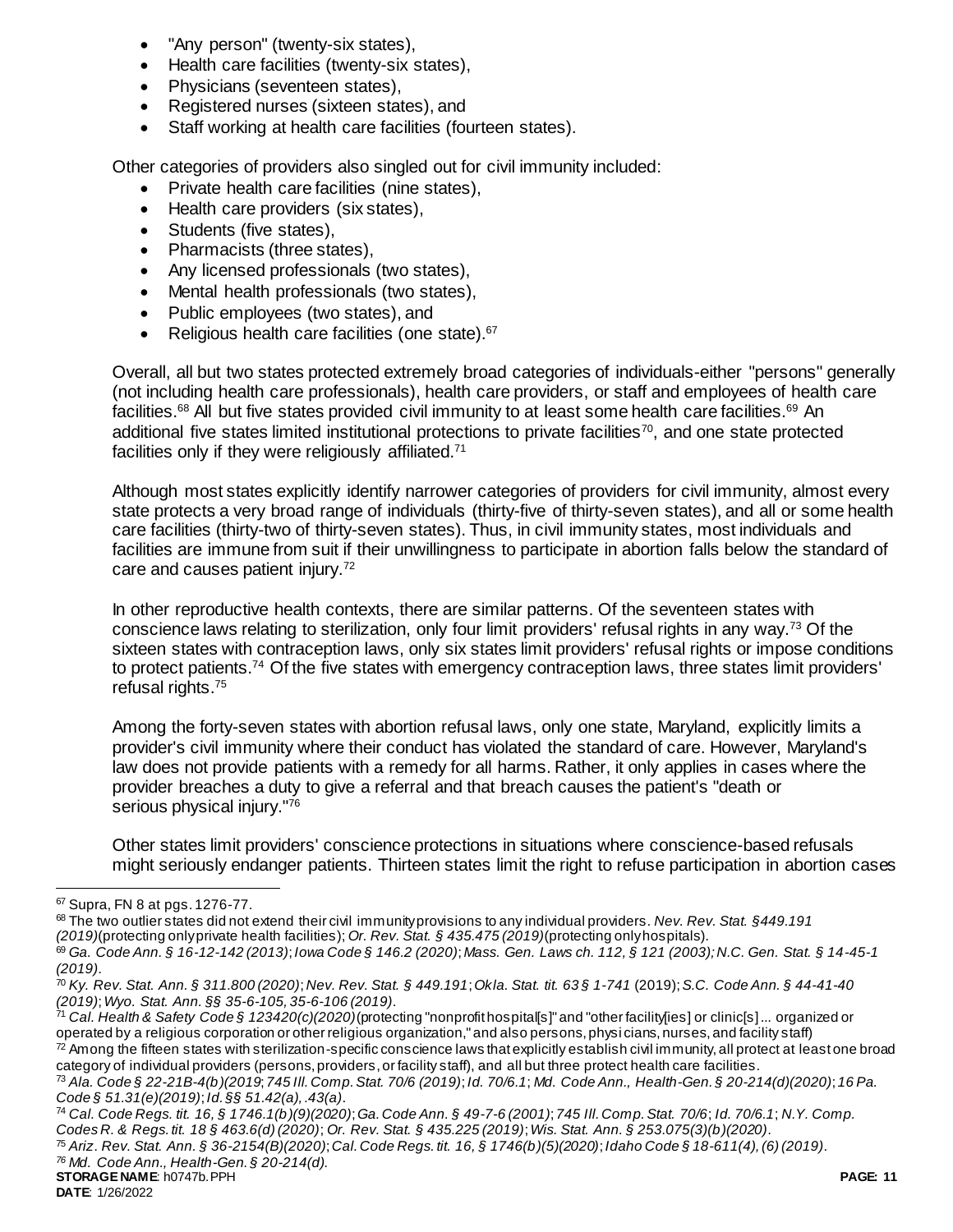where a patient requires emergency treatment.<sup>77</sup> A few states restrict the scope of abortion objections to exclude procedures intended to treat miscarriage (four states)<sup>78</sup> or ectopic pregnancy (three states)<sup>79</sup> conditions that can seriously threaten a pregnant patient's health.

Some states have also established patient-protective conditions on the exercise of providers' refusal rights. Eight states impose a duty to notify the patient of the refusal or of the hospital's general policy opposing abortion.<sup>80</sup> Two states require that providers who refuse to participate directly in abortions nevertheless ensure that the patient can access the service from another provider.<sup>81</sup> Two states require refusing providers to give the patient information regarding access to the requested service.<sup>82</sup> Two states require that a refusing provider return the patient's prescription.<sup>83</sup> Only one state imposes a statutory requirement that refusing providers satisfy the duty to secure a patient's informed consent, including the duty to inform patients of "legal treatment options" and the risks and benefits of these options."<sup>84</sup>

**State Policies Allowing Providers to Refuse to Provide Health Care Services Due to Conscientious Refusal Abortion Contraception Sterilization**

The following chart summarizes health care provider conscience protection laws in the states.<sup>85</sup>

| <u>Due to conscientibus Refusal</u> |                 |                    |               |                   |                    |                      |             |
|-------------------------------------|-----------------|--------------------|---------------|-------------------|--------------------|----------------------|-------------|
| <b>State</b>                        | <b>Abortion</b> |                    | Contraception |                   |                    | <b>Sterilization</b> |             |
|                                     | Provider        | <b>Institution</b> | Provider      | <b>Pharmacist</b> | <b>Institution</b> | Provider             | Institution |
| <b>Fed. Policy</b>                  | X               | X                  |               |                   |                    | X                    | X           |
| Alabama                             | x               | X                  |               |                   |                    |                      |             |
| <b>Alaska</b>                       | X               | Private            |               |                   |                    |                      |             |
| <b>Arizona</b>                      | X±              | Χ±                 | X             | Χ                 | X                  |                      |             |
| <b>Arkansas</b>                     | X               | Χ                  | X             | X                 | X                  | X                    | X           |
| <b>California</b>                   | X               | Religious          |               |                   |                    |                      |             |
| Colorado                            |                 |                    | X             | $\ast$            | Private            |                      |             |
| <b>Connecticut</b>                  | X               |                    |               |                   |                    |                      |             |

*<sup>77</sup> Ala. Code § 22-21B-4(b)*; *Cal. Health & Safety Code § 123420(d) (2020)*; *Idaho Code § 18-611(4)*; *Id. § 18-611(6)*; *745 Ill. Comp. Stat. 70/6*; *Iowa Code § 146.1 (2020)*; *Ky. Rev. Stat. Ann. § 311.800(1)(2020)*; *La. Stat. Ann. § 40:1061.23(2020)*; *Id. § 40:1061.5*; *Md. Code Ann., Health-Gen. § 20-214(d)*; *Nev. Rev. Stat. § 632.475(3) (2019)*; *Okla. Stat. tit. 63, § 1-741(B)(2019)*; *Id. § 1-741(C)*; *Id. § 1- 728c(1)*; *16 Pa. Code §§ 51.42(a), .43(a)*; *Id. § 51.43(b) (1977)*; *S.C. Code Ann. § 44-41-40 (2019)*; *Tex. Occ. Code Ann. § 103.004(2020)*.

 $\overline{a}$ 

<sup>78</sup> *Cal. Health & Safety Code § 123420(d)*; *La. Stat. Ann. § 40:1061.9(1)(b) (2020)*; *Okla. Stat. tit. 63, § 1-741(C)*; *16 Pa. Code § 51.43(b)*.

<sup>79</sup> *Ariz. Rev. Stat. Ann. § 36-2151(1) (2020)*; *La. Stat. Ann. § 40:1061.9(1)(c)*; *Utah Code Ann. § 76-7-301(1)(b)(ii)(2019)*.

<sup>80</sup> *Cal. Health & Safety Code § 123420(c)*; *745 Ill. Comp. Stat. 70/6.1 (2019)*; *La. Stat. Ann. § 40:1061.20(4) (2020)*; *Neb. Rev. Stat. § 28-337 (1977); N.Y. Comp. Codes R. & Regs. tit. 10, § 405.9(b)(10)(2020)*; *Or. Rev. Stat. § 435.475(1)(2019)*; *16 Pa. Code § 51.31(e) (2019)*; *Wyo. Stat. Ann. § 35-6-105 (2019)*.

<sup>81</sup> *Ga. Code Ann. § 16-12-142(b) (2013)*; *745 Ill. Comp. Stat. 70/6.1*.

<sup>82</sup> *745 Ill. Comp. Stat. 70/6.1; N.Y. Comp. Codes R. & Regs. tit. 10, § 405.9(b)(10)*(establishing refusal rights and civil immunity for hospitals, "provided that the hospital ... shall inform the patient of appropriate resources for services or information"). <sup>83</sup> *Ariz. Rev. Stat. Ann. § 36-2154(B) (2020)*(requiring a refusing pharmacy, hospital, health professional, or employee to "return to the

patient the patient's written prescription order"); *Ga. Code Ann. § 16-12-142(b)*(requiring a refusing pharmacist to "immediately return the prescription to the prescription holder").

<sup>84 45</sup> III. Comp. Stat. 70/6 (2019)("Nothing in this Act shall relieve a physician from any duty, which may exist under any laws concerning current standards of medical practice or care, to inform his or her patient of the patient's condition, prognosis, legal treatment options, and risks and benefits of treatment options, provided, however, that such physician shall be under no duty to perform, assist, counsel, suggest, recommend, refer or participate in any way in any form of medical practice or health care service that is contrary to his or her conscience.")

**STORAGE NAME**: h0747b.PPH **PAGE: 12** <sup>85</sup> Guttmacher Institute, *Policies Allowing Providers to Refuse*, available at [https://www.guttmacher.org/state-policy/explore/refusing](https://www.guttmacher.org/state-policy/explore/refusing-provide-health-services)[provide-health-services](https://www.guttmacher.org/state-policy/explore/refusing-provide-health-services).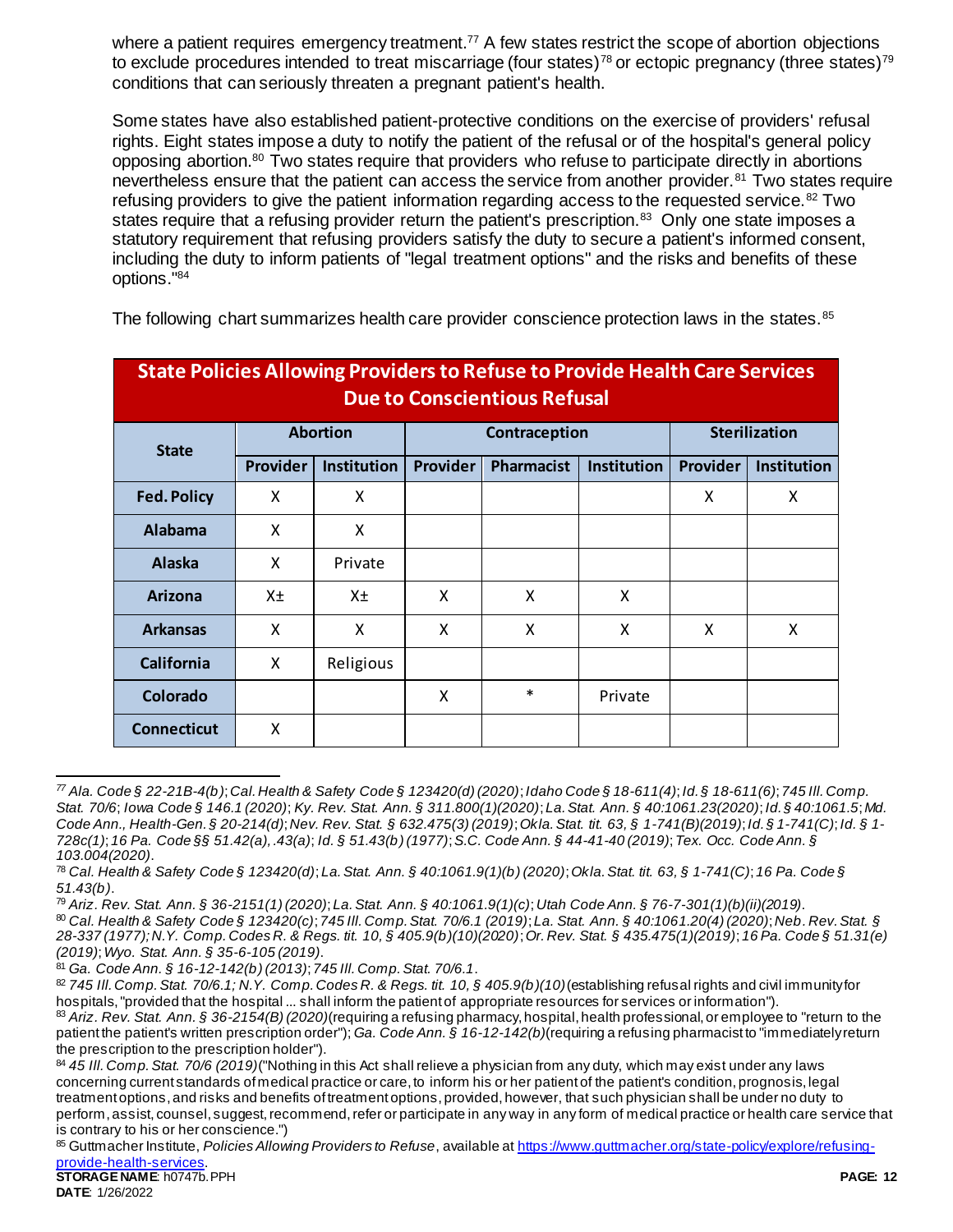| <b>State Policies Allowing Providers to Refuse to Provide Health Care Services</b><br><b>Due to Conscientious Refusal</b> |                 |             |          |              |                |              |                 |
|---------------------------------------------------------------------------------------------------------------------------|-----------------|-------------|----------|--------------|----------------|--------------|-----------------|
|                                                                                                                           |                 |             |          |              |                | <b>State</b> | <b>Abortion</b> |
|                                                                                                                           | <b>Provider</b> | Institution | Provider | Pharmacist   | Institution    | Provider     | Institution     |
| <b>Delaware</b>                                                                                                           | X               | X           |          |              |                |              |                 |
| D.C.                                                                                                                      |                 |             |          |              |                |              |                 |
| <b>Florida</b>                                                                                                            | X               | X           | X        | $\ast$       |                |              |                 |
| Georgia                                                                                                                   | X               | X           |          | Χ            |                | X            | Χ               |
| <b>Hawaii</b>                                                                                                             | X               | X           |          |              |                |              |                 |
| Idaho                                                                                                                     | X               | X           | X        | X            |                | X            | X               |
| <b>Illinois</b>                                                                                                           | X               | X           | Χ        | $\ast$       | X              | X            | Χ               |
| Indiana                                                                                                                   | X               | Private     |          |              |                |              |                 |
| lowa                                                                                                                      | X               | Private     |          |              |                |              |                 |
| <b>Kansas</b>                                                                                                             | X               | X           | $*$ +    | $*_{+}$      |                | X            | X               |
| <b>Kentucky</b>                                                                                                           | X               | X           |          |              |                | X            |                 |
| Louisiana                                                                                                                 | X               | X           |          |              |                |              |                 |
| <b>Maine</b>                                                                                                              | X               | X           | X        | $\ast$       | Private        | X            | X               |
| <b>Maryland</b>                                                                                                           | X               | X           |          |              |                | X            | X               |
| <b>Massachusetts</b>                                                                                                      | X               | Private     |          |              | Private        | X            | Private         |
| <b>Michigan</b>                                                                                                           | X               | X           |          |              |                |              |                 |
| Minnesota                                                                                                                 | X               | Private     |          |              |                |              |                 |
| Mississippi                                                                                                               | X               | X           | X        | $\mathsf{X}$ | $\mathsf{X}^-$ | X            | X               |
| <b>Missouri</b>                                                                                                           | X               | X           |          |              |                |              |                 |
| <b>Montana</b>                                                                                                            | X               | Private     |          |              |                | X            | Private         |
| <b>Nebraska</b>                                                                                                           | X               | X           |          |              |                |              |                 |
| <b>Nevada</b>                                                                                                             | X               | Private     |          |              |                |              |                 |
| <b>New</b><br>Hampshire                                                                                                   |                 |             |          |              |                |              |                 |
| <b>New Jersey</b>                                                                                                         | X               | Private     |          |              |                | X            | Private         |
| <b>New Mexico</b>                                                                                                         | X               | X           |          |              |                |              | X               |
| <b>New York</b>                                                                                                           | X               | X           |          |              |                |              |                 |
| <b>North Carolina</b>                                                                                                     | X               | X           |          |              |                |              |                 |
| <b>North Dakota</b>                                                                                                       | X               | X           |          |              |                |              |                 |
| Ohio                                                                                                                      | X               | X           |          |              |                |              |                 |
| <b>Oklahoma</b>                                                                                                           | X               | X           |          |              |                |              |                 |

 $\overline{\phantom{a}}$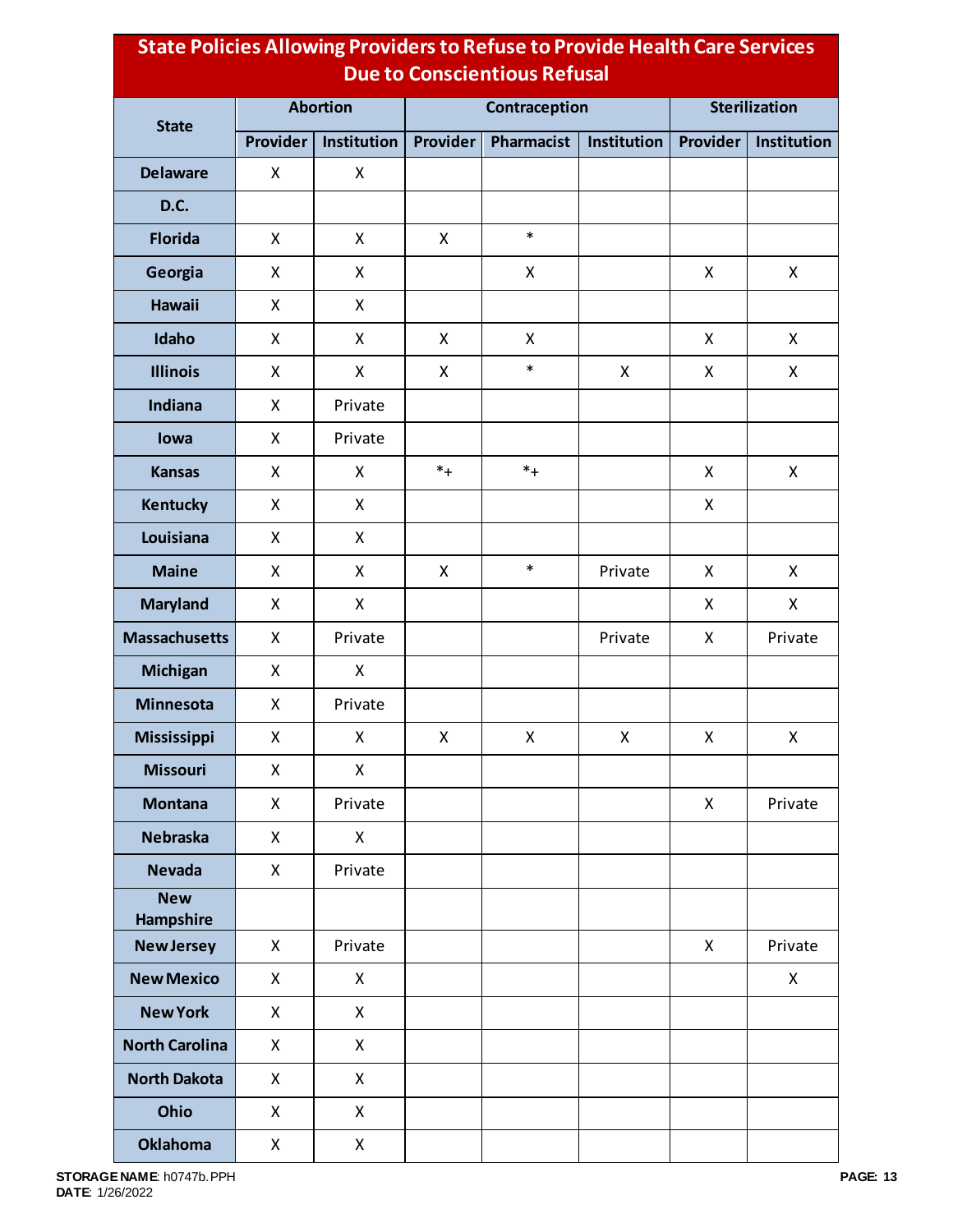| <b>State Policies Allowing Providers to Refuse to Provide Health Care Services</b><br><b>Due to Conscientious Refusal</b> |                 |               |                      |  |
|---------------------------------------------------------------------------------------------------------------------------|-----------------|---------------|----------------------|--|
| <b>State</b>                                                                                                              | <b>Abortion</b> | Contraception | <b>Sterilization</b> |  |

| <b>State</b>          |                           |             |                 |                   |             |              |             |
|-----------------------|---------------------------|-------------|-----------------|-------------------|-------------|--------------|-------------|
|                       | Provider                  | Institution | <b>Provider</b> | <b>Pharmacist</b> | Institution | Provider     | Institution |
| Oregon                | X                         | Private     |                 |                   |             |              |             |
| Pennsylvania          | X                         | Private     |                 |                   |             |              |             |
| <b>Rhode Island</b>   | X                         |             |                 |                   |             | X            |             |
| <b>South Carolina</b> | X                         | Private     |                 |                   |             |              |             |
| <b>South Dakota</b>   | X                         | X           |                 | X                 |             |              |             |
| <b>Tennessee</b>      | X                         | X           | X               | $\ast$            | Private     |              |             |
| <b>Texas</b>          | X                         | Private     |                 |                   |             |              |             |
| <b>Utah</b>           | X                         | X           |                 |                   |             |              |             |
| <b>Vermont</b>        |                           |             |                 |                   |             |              |             |
| Virginia              | X                         | X           |                 |                   |             |              |             |
| Washington            | $\boldsymbol{\mathsf{X}}$ | X           |                 |                   |             | $\mathsf{X}$ | X           |
| <b>West Virginia</b>  | X                         |             |                 |                   |             | X            | X           |
| Wisconsin             | X                         | X           |                 |                   |             | X            | X           |
| Wyoming               | X                         | Private     |                 |                   |             |              |             |
| <b>STATE TOTALS</b>   | 47                        | 44          | 9               | $6\phantom{1}6$   | 8           | 17           | 16          |

(± In Arizona, private hospitals and health facilities may restrict the information that providers give to patients about law ful health care services if the institution's objection to providing the information is based on the sincerely held religious or moral beliefs)

(+ The law permits refusal if the provider "reasonably believes" the drug or device "may result" in an abortion)

(\* Broadly worded refusal clause may apply. In Illinois, a state court held that a regulation requiring pharmacies to provide emergency contraception cannot be enforced against pharmacies that refuse to dispense the medication)

The next chart provides a snapshot of procedural protections in certain conscience laws,<sup>86</sup>

| <b>Procedural Protections for Providers in Certain Conscience Laws</b> |                                                                                        |  |  |  |
|------------------------------------------------------------------------|----------------------------------------------------------------------------------------|--|--|--|
| <b>STATE</b>                                                           | <b>PROCEDURAL PROTECTIONS</b>                                                          |  |  |  |
| <b>Alabama</b>                                                         | Civil liability, Criminal prosecution, Discrimination, Education, Government action    |  |  |  |
| <b>Alaska</b>                                                          | Civil liability                                                                        |  |  |  |
| Arizona                                                                | None                                                                                   |  |  |  |
| <b>Arkansas</b>                                                        | Civil liability, Disciplinary action, Government action                                |  |  |  |
| California                                                             | Civil liability, Disciplinary action, Education, Employment action, Education          |  |  |  |
| Colorado                                                               | N/A                                                                                    |  |  |  |
| <b>Connecticut</b>                                                     | None                                                                                   |  |  |  |
| <b>Delaware</b>                                                        | Civil liability, Disciplinary action                                                   |  |  |  |
| $D.C.*$                                                                | N/A                                                                                    |  |  |  |
| <b>Florida</b>                                                         | Civil liability, Disciplinary action                                                   |  |  |  |
| Georgia                                                                | Civil liability, Disciplinary action                                                   |  |  |  |
| Hawaii                                                                 | Civil liability                                                                        |  |  |  |
| Idaho                                                                  | Civil liability, Criminal prosecution, Disciplinary action, Discrimination, Employment |  |  |  |

 $\overline{a}$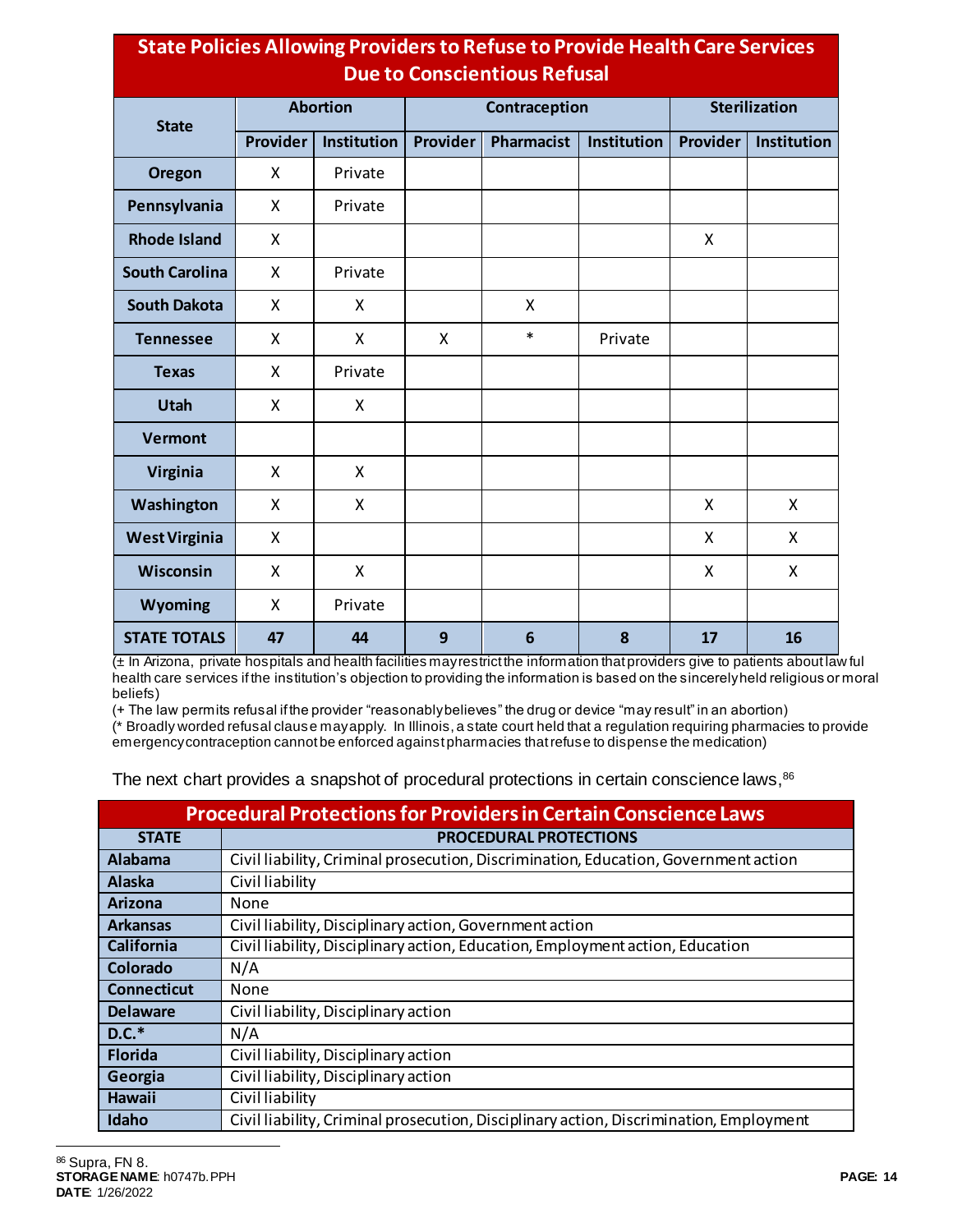|                       | <b>Procedural Protections for Providers in Certain Conscience Laws</b>                                                                                   |
|-----------------------|----------------------------------------------------------------------------------------------------------------------------------------------------------|
| <b>STATE</b>          | <b>PROCEDURAL PROTECTIONS</b>                                                                                                                            |
|                       | action, Government action                                                                                                                                |
| <b>Illinois</b>       | Civil liability, Criminal prosecution, Disciplinary action, Discrimination, Education,                                                                   |
|                       | Employment action, Funding, Government action, State licensure                                                                                           |
| Indiana               | Disciplinary action, Discrimination, Education, Employment action                                                                                        |
| lowa                  | Civil liability, Disciplinary action, Discrimination, Education, Employment action,                                                                      |
|                       | Government action, State licensure                                                                                                                       |
| <b>Kansas</b>         | Civil liability, Discrimination, Employment action                                                                                                       |
| <b>Kentucky</b>       | Civil liability, Disciplinary action, Discrimination, Education, Employment action,                                                                      |
|                       | Funding, Government action, State licensure                                                                                                              |
| Louisiana             | Civil liability, Criminal prosecution, Disciplinary action, Discrimination, Education,                                                                   |
|                       | Employment action, Government action                                                                                                                     |
| <b>Maine</b>          | Civil liability, Disciplinary action, Discrimination, Education, Employment action,                                                                      |
|                       | Government action                                                                                                                                        |
| <b>Maryland</b>       | Civil liability, Disciplinary action, Government action                                                                                                  |
| <b>Massachusetts</b>  | Civil liability, Disciplinary action, Discrimination, Education, Employment action,                                                                      |
| <b>Michigan</b>       | Funding, Government action<br>Civil liability, Criminal prosecution, Disciplinary action, Discrimination, Employment                                     |
|                       | action                                                                                                                                                   |
| <b>Minnesota</b>      | Civil liability, Discrimination, Employment action                                                                                                       |
| Mississippi*          | N/A                                                                                                                                                      |
| <b>Missouri</b>       | Civil liability, Discrimination, Education, Employment action, Funding, Government                                                                       |
|                       | action                                                                                                                                                   |
| <b>Montana</b>        | Civil liability, Disciplinary action, Discrimination, Employment action, Funding,                                                                        |
|                       | Government action                                                                                                                                        |
| <b>Nebraska</b>       | Civil liability, Disciplinary action, Discrimination, Employment action                                                                                  |
| <b>Nevada</b>         | Civil liability, Disciplinary action, Employment action                                                                                                  |
| New Hamp.*            | N/A                                                                                                                                                      |
| <b>New Jersey</b>     | Civil liability, Criminal prosecution, Disciplinary action, Discrimination                                                                               |
| <b>New Mexico</b>     | Disciplinary action                                                                                                                                      |
| <b>New York</b>       | Civil liability, Discrimination                                                                                                                          |
| <b>North Carolina</b> | Civil liability, Disciplinary action                                                                                                                     |
| <b>North Dakota</b>   | Discrimination                                                                                                                                           |
| Ohio                  | Civil liability, Disciplinary action                                                                                                                     |
| <b>Oklahoma</b>       | Civil liability, Disciplinary action, Discrimination, Education, Employment action, State                                                                |
|                       | licensure                                                                                                                                                |
| <b>Oregon</b>         | Civil liability                                                                                                                                          |
| Pennsylvania          | Civil liability, Criminal prosecution, Disciplinary action, Discrimination, Education,<br>Employment action, Funding, Government action, State licensure |
| <b>Rhode Island</b>   | Civil liability, Disciplinary action                                                                                                                     |
| <b>South Carolina</b> | Civil liability, Disciplinary action, Discrimination, Employment action                                                                                  |
| <b>South Dakota</b>   | Civil liability, Employment action, Government action                                                                                                    |
| <b>Tennessee</b>      | None                                                                                                                                                     |
| <b>Texas</b>          | Discrimination, Education, Employment action                                                                                                             |
| <b>Utah</b>           | Civil liability, Disciplinary action, Discrimination, Employment action                                                                                  |
| Vermont**             | Government action                                                                                                                                        |
| <b>Virginia</b>       | Civil liability, Disciplinary action, Employment action                                                                                                  |
| Washington            | Discrimination, Employment action                                                                                                                        |
| <b>West Virginia</b>  | None                                                                                                                                                     |
| Wisconsin             | Civil liability, Disciplinary action, Discrimination, Education, Employment action                                                                       |
| Wyoming               | Civil liability, Disciplinary action, Discrimination, Employment action                                                                                  |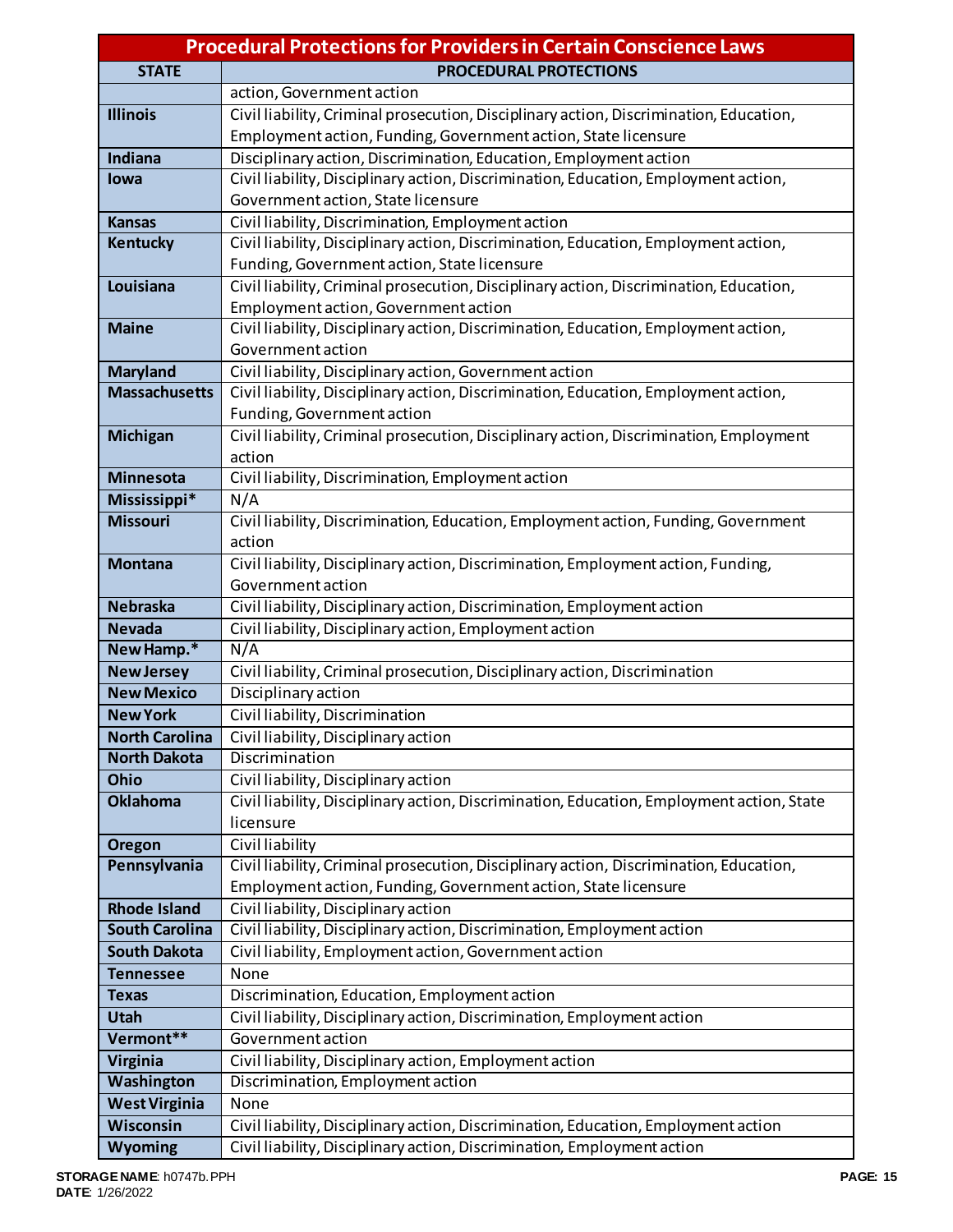(\* The state has no abortion conscience law)

(\*\* The state has no abortion refusal law; protects participating providers only.)

#### *Florida Conscience Protection Laws*

Florida maintains three statutory conscience protection laws:

- Section 381.0051(5), F.S., relating to family planning, allows a physician or other person to refuse to furnish any contraceptive or family planning service, supplies, or information for medical or religious reasons.
- Section 390.0111(8), F.S., relating to termination of pregnancies, permits any hospital or person to refuse to participate in an abortion, and protects an objector from any disciplinary or other recriminatory action as a result of the refusal.
- Section 483.918, F.S., relating to genetic counselors, permits a counselor to refuse to participate in counseling that conflicts with his or her deeply held moral or religious beliefs.

#### **Effect of Proposed Changes**

HB 747 creates s. 381.00321, F.S., establishing a health care provider's or health care payer's right to decline to participate in any health care service that violates the provider's or payer's conscience as informed the moral, ethical, or religious beliefs or principles held by the provider or payer. The bill defines conscience similarly to other states with conscience protection laws – as religious, moral, or ethical beliefs or principles.

#### *Legislative Findings and Intent*

The bill includes two statements of legislative findings and intent related to protecting health care provider and health care payer right of conscience:

- The legislature finds that the right of conscience is a fundamental and inalienable right, and that threats to that right of health care providers and payers have increased in severity and amount recently. Certain factors threaten to make the crisis worse unless conscience is restored to its rightful place. As a patient's right to decline medical treatment must be respected, so should the decision of a provider or payer to decline participating in or paying for specific, nonemergency services that violate their conscience.
- The legislature finds that a health care provider or a health care payer should not be compelled to participate or pay for any health care service that the provider or payer objects to on the basis of conscience.

## *Rights of Conscience*

The bill establishes the right of a health care provider to not take part in any way in an inpatient or outpatient test or treatments or other health care-related research that violates the provider's or conscience. Under the bill this applies to a:

- Provider as defined in s. 408.803.
- Clinical laboratory providing services in this state or services to health care providers in this state, if the clinical laboratory is certified by the Centers for Medicare and Medicaid Services under the federal Clinical Laboratory Improvement Amendments and the federal rules adopted thereunder.
- Federally qualified health center as defined in 42 U.S.C. s. 1396d( $I/(2)(B)$ , as that definition existed on the effective date of the bill.
- Site providing health care services which was established for the purpose of responding to the COVID-19 pandemic pursuant to any federal or state order, declaration, or waiver.
- Health care practitioner as defined in s. 456.001.
- Health care professional licensed under part IV of chapter 468.
- Home health aide as defined in s. 400.462(15).
- Provider licensed under chapter 394 or chapter 397 and its clinical and nonclinical staff providing inpatient or outpatient services.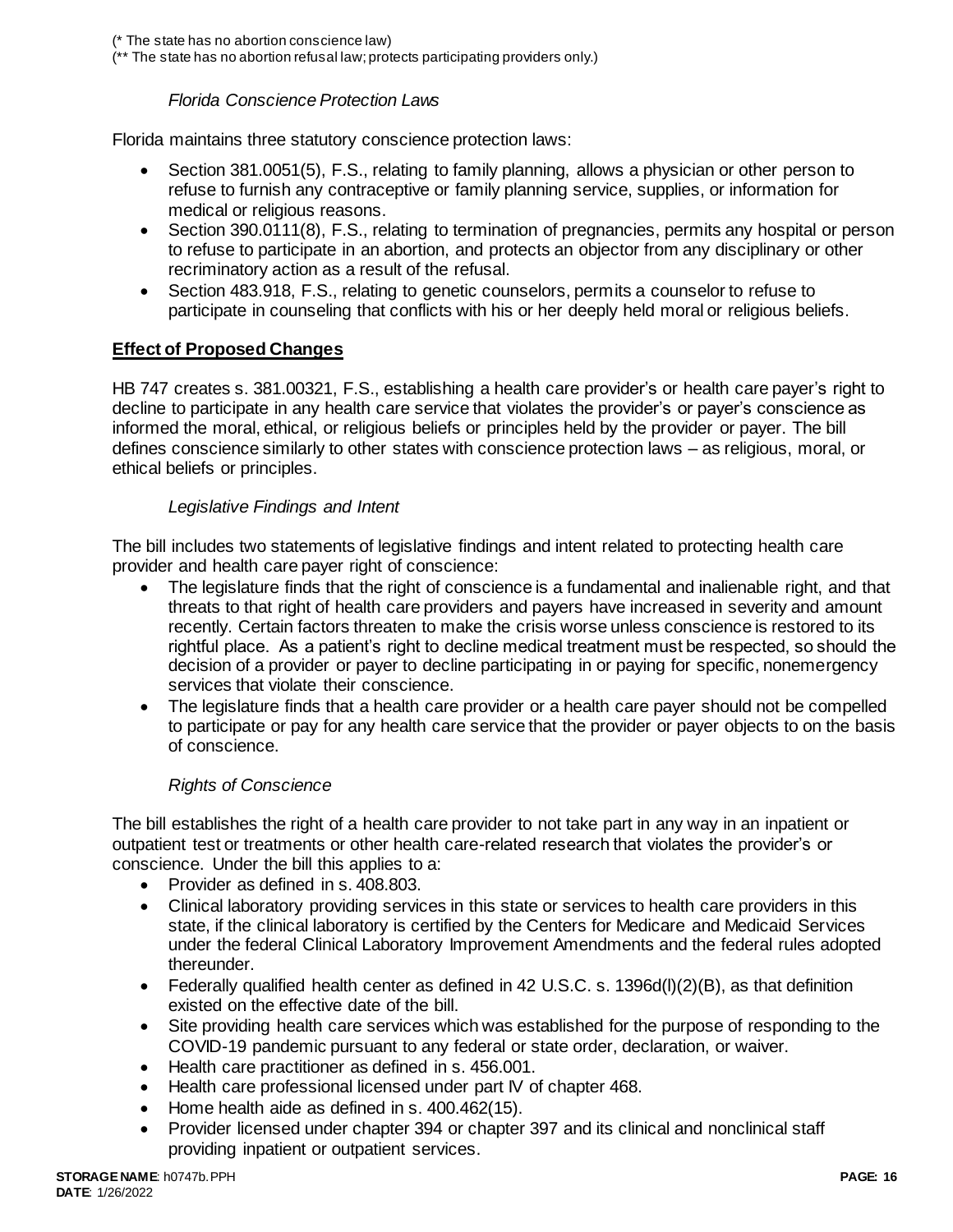- Continuing care facility licensed under chapter 651.
- Pharmacy permitted under chapter 465.
- Student of a health care education program.

This right also applies to payers, which applies to a health insurer that pays for, or arranges for, the payment of a health care service provided to a patient, whether that payment is made in whole or in part. A health insurer includes:

- An authorized insurer offering health insurance, as defined in s. 624.603, F.S., for individual or group coverage;
- A health maintenance organization, as defined in s. 641.19(12), F.S., issuing coverage through an individual or group contract; or
- A self-insurance plan, as defined in s. 624.031, F.S.

The conscience protections provided by the bill are very broad in whom they protect and apply to a broad range of medical treatments or research. The protections are not limited to traditionally controversial procedures, like abortion or sterilization, but rather apply to any medical treatment, procedure, or research that violates the provider's or payer's conscience.

The bill also establishes the right of a health care provider that is a business entity, or a health care payer holding itself out to the public as a religious entity, and meeting certain criteria<sup>87</sup> to make employment, staffing, contracting, and credentialing decisions that are consistent with the provider's or payer's religious beliefs.

## *Liability*

The bill makes health care providers and health care payers immune from civil, criminal, or administrative liability for exercising the provider's or payer's right of conscience. Moreover, a provider or payer that is a business entity is also immune from civil, criminal, or administrative liability for any claims arising from a violation of the right of conscience of a person employed by, under contract with, or credentialed by the provider or payer.

## *Violations*

The bill protects a health care provider or health care payer from any actual or threatened adverse action by a person, as a result of declining to participate in or pay for a particular health care service on the basis of conscience, by authorizing a civil cause of action against that person. It also protects a provider or payer from any actual or threatened adverse action for disclosing any information that the practitioner reasonably believes evinces the following, on the part of an employer's:

- Violation of the act's provisions;
- Any violation of any law, rule, or regulation; or
- Gross mismanagement, gross waste of funds, an abuse of authority, or a substantial and specific danger to public health or safety.

## *Civil Remedies*

 $\overline{a}$ 

The bill authorizes a health care provider or health care payer to bring a civil action for damages, injunctive relief, or any other appropriate relief for any actual or threatened adverse action due to declining to participate in a health care service that violates the provider's or payer's conscience. Upon a finding of a violation, a court must award treble damages, and reasonable costs and attorney's fees. A court considering the civil action also may award injunctive relief, including reinstatement of a medical practitioner to his or her previous position, reinstatement of board certification, and relicensure of a

**STORAGE NAME**: h0747b.PPH **PAGE: 17 DATE**: 1/26/2022 <sup>87</sup> Such criteria include stating in its governing documents that the provider entity has a religious purpose or mission and maintaining internal operating policies and procedures that implement its purpose or mission.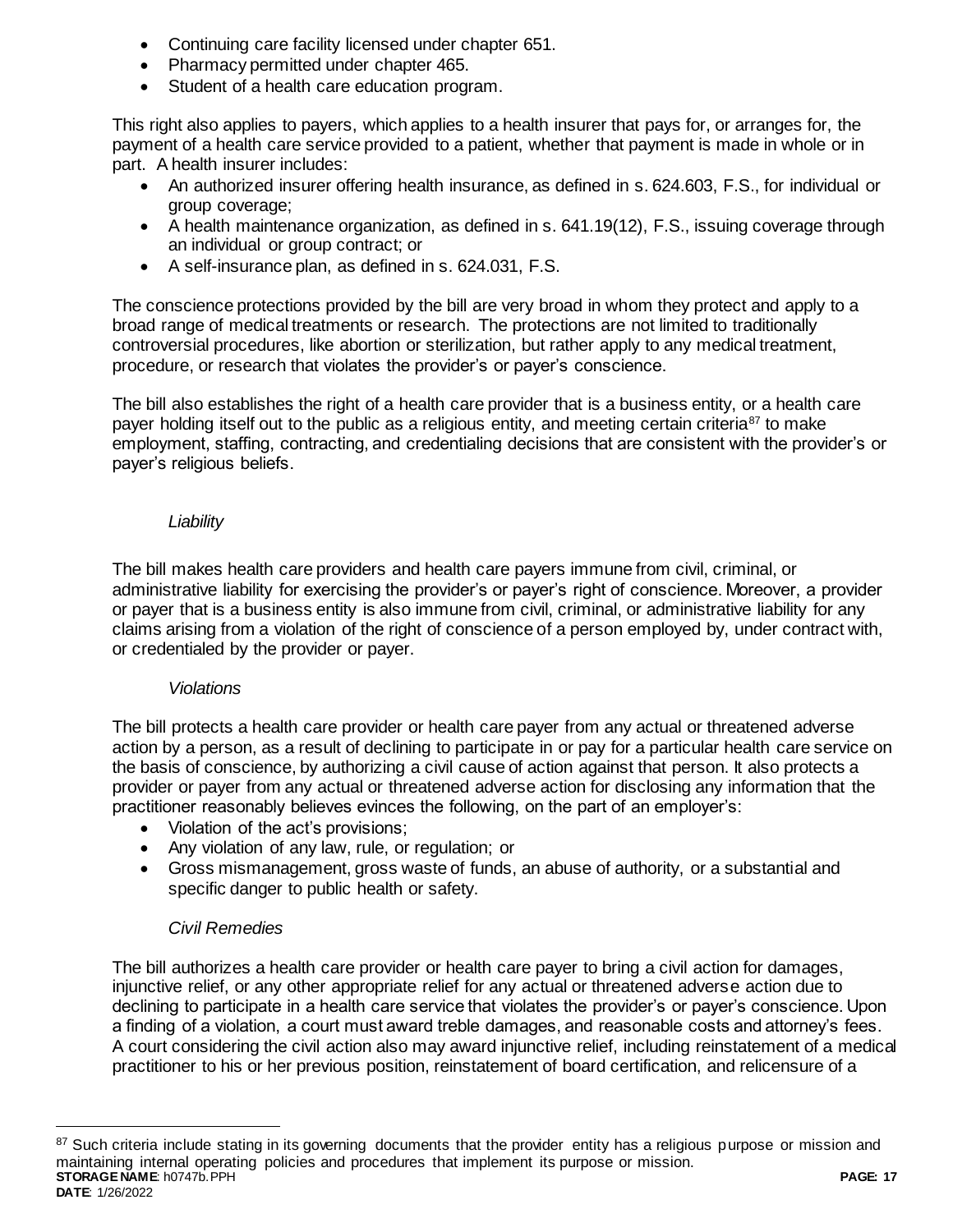health care provider or health care payer. Any additional burden or expense incurred by another provider or payer is not a defense to a violation of the bill's provisions.

The bill provides an effective date of July 1, 2022.

B. SECTION DIRECTORY:

**Section 1:** Creates s. 381.00321, F.S., relating to rights of conscience of health care providers and health care payers.

**Section 2:** Provides an effective date of July 1, 2022.

## **II. FISCAL ANALYSIS & ECONOMIC IMPACT STATEMENT**

- A. FISCAL IMPACT ON STATE GOVERNMENT:
	- 1. Revenues:

None.

2. Expenditures:

None.

## B. FISCAL IMPACT ON LOCAL GOVERNMENTS:

1. Revenues:

None.

2. Expenditures:

None.

C. DIRECT ECONOMIC IMPACT ON PRIVATE SECTOR:

None.

D. FISCAL COMMENTS:

None.

## **III. COMMENTS**

## A. CONSTITUTIONAL ISSUES:

1. Applicability of Municipality/County Mandates Provision:

Not applicable. The bill does not appear to affect county or municipal governments.